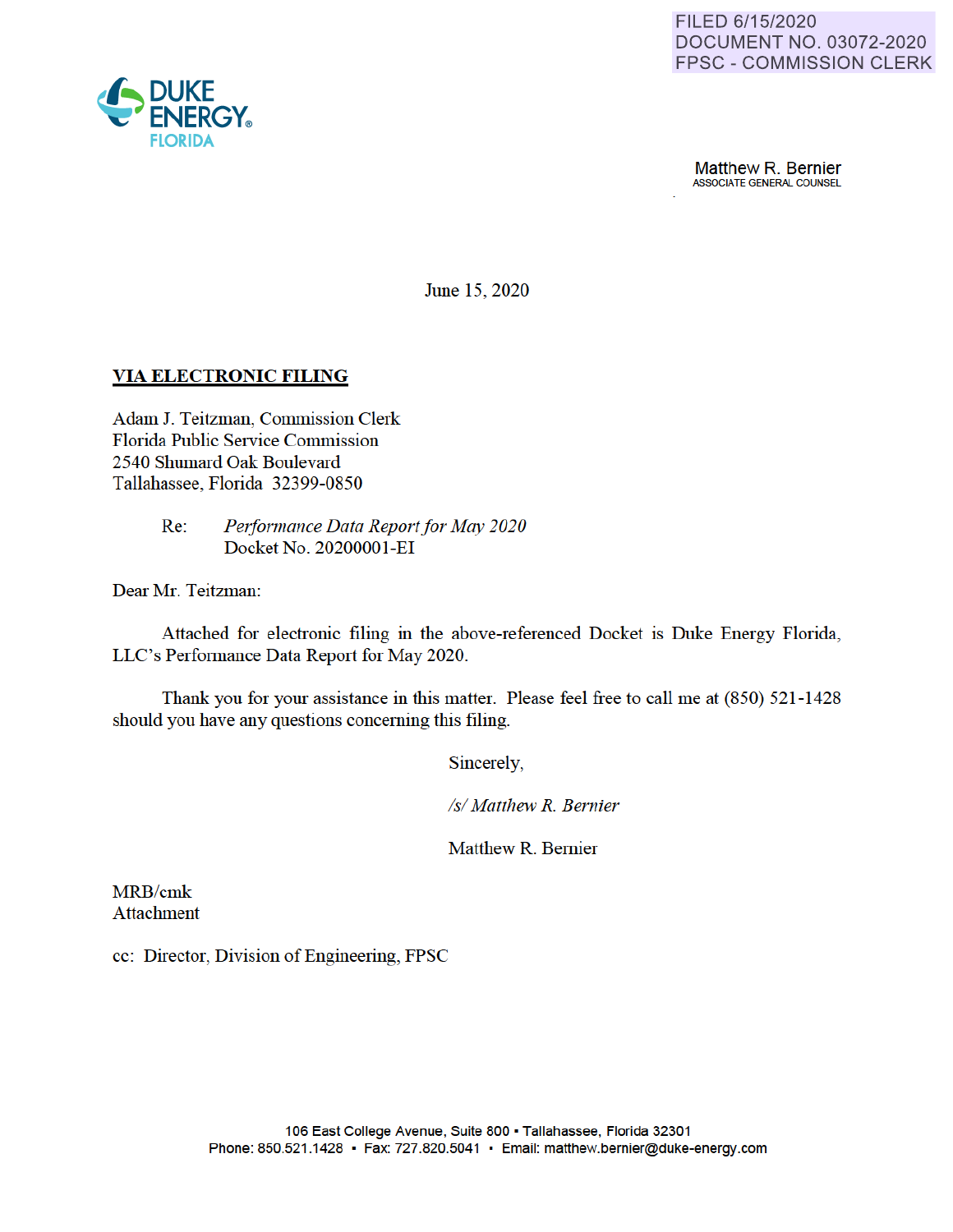#### CERTIFICATE OF SERVICE Docket No. 20200001-EI

I HEREBY CERTIFY that a true copy of the above-mentioned document has been furnished to the following individuals via e-mail on this  $15<sup>th</sup>$  day of June, 2020.

Suzanne Brownless Office of General Counsel FL Public Service Commission 2540 Shumard Oak Blvd. Tallahassee, FL 32399-0850 sbrownle@psc.state.fl.us

J. Beasley / J. Wahlen / M. Means Ausley McMullen P.O. Box 391 Tallahassee, FL 32302 jbeasley@ausley.com jwahlen@ausley.com mmeans@ausley.com

Russell A. Badders Gulf Power Company One Energy Place Pensacola, FL 32520 russell.badders@nexteraenergy.com

Kenneth A. Hoffman Florida Power & Light Company 134 W. Jefferson Street Tallahassee, FL 32301-1713 ken.hoffman@fpl.com

Jon C. Moyle, Jr. Moyle Law Firm, P.A. 118 North Gadsden Street Tallahassee, FL 32301 jmoyle@moylelaw.com mqualls@moylelaw.com

 */s/ Matthew R. Bernier* Attorney

J.R. Kelly / T. David Office of Public Counsel 111 W. Madison St., Room 812 Tallahassee, FL 32399-1400 kelly.jr@leg.state fl.us david.tad@leg.state.fl.us

Paula K. Brown Regulatory Affairs Tampa Electric Company P.O. Box 111 Tampa, FL 33601-0111 regdept@tecoenergy.com

Maria Moncada / David Lee Florida Power & Light Company 700 Universe Blvd. (LAW/JB) Juno Beach, FL 33408-0420 maria moncada@fpl.com david.lee@fpl.com

James Brew / Laura W. Baker Stone Law Firm 1025 Thomas Jefferson St., N.W. Suite 800 West Washington, DC 20007 jbrew@smxblaw.com lwb@smxblaw.com

Mike Cassel Florida Public Utilities Company 208 Wildlight Avenue Yulee, FL 32097 mcassel@fpuc.com

Beth Keating Gunster, Yoakley & Stewart, P.A. 215 South Monroe Street, Suite 601 Tallahassee, FL 32301 bkeating@gunster.com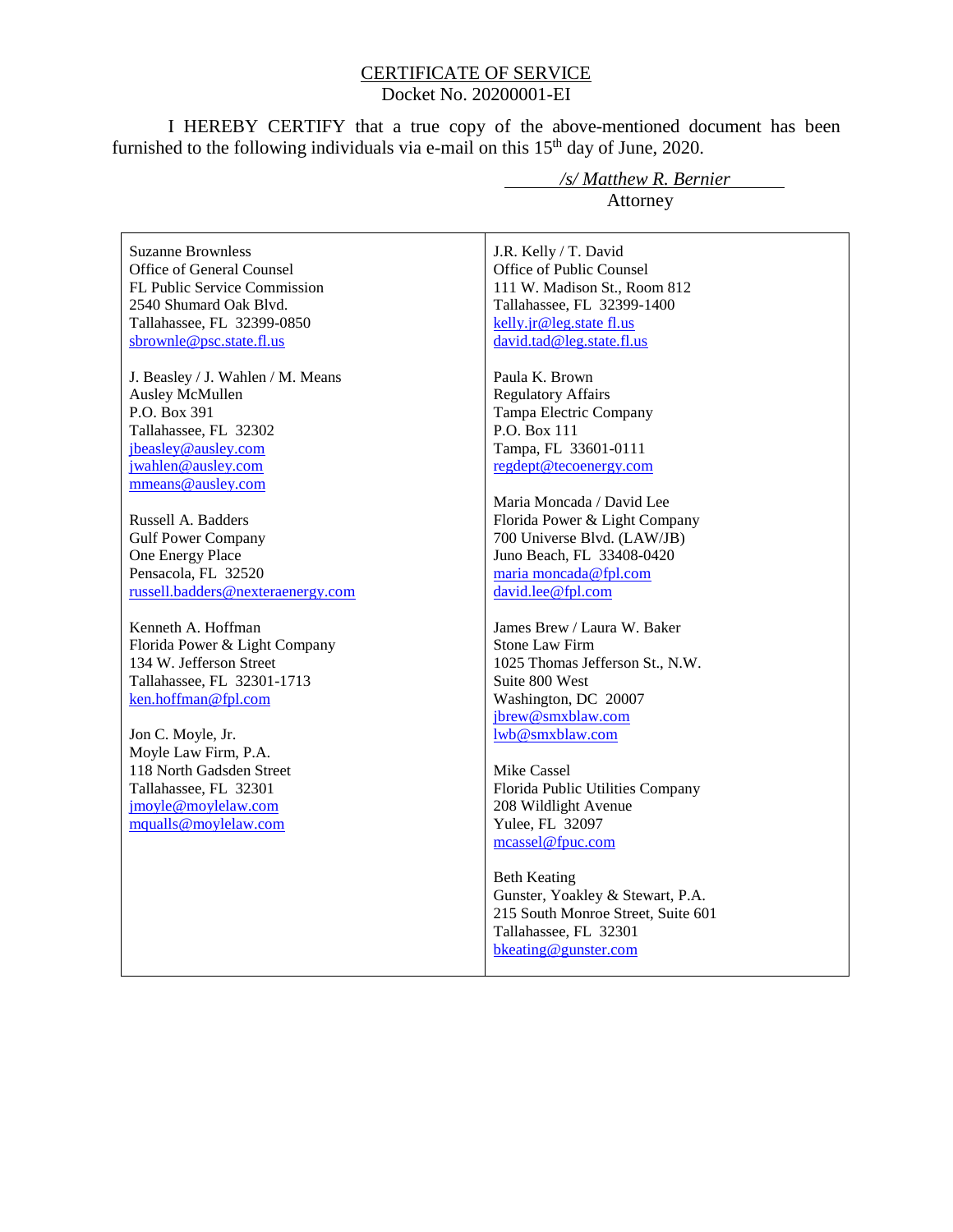| <b>Bartow CC</b>    | <b>Jan-20</b> | Feb-20    | Mar-20    | Apr-20    | <b>May-20</b> | <b>Jun-20</b> | <b>Jul-20</b> | Aug-20      | <b>Sep-20</b>       | <b>Oct-20</b> | <b>Nov-20</b> | <b>Dec-20</b>  | Jan - May<br>Period |
|---------------------|---------------|-----------|-----------|-----------|---------------|---------------|---------------|-------------|---------------------|---------------|---------------|----------------|---------------------|
| 1. EAF              | 83.93         | 99.00     | 94.62     | 95.42     | 98.18         | 0.00          | 0.00          | 0.00        | 0.00                | 0.00          | 0.00          | 0.00           | 94.16               |
| 2. PH               | 744           | 696       | 743       | 720       | 744           | $\mathbf 0$   | $\pmb{0}$     | $\pmb{0}$   | $\mathsf 0$         | $\pmb{0}$     | $\mathbf 0$   | $\mathbf 0$    | 3,647               |
| 3. SH               | 615.8         | 621.1     | 661.0     | 549.1     | 654.2         | 0.0           | $0.0\,$       | 0.0         | $0.0\,$             | $0.0\,$       | $0.0\,$       | 0.0            | 3,101.1             |
| 4. RSH              | 8.6           | 69.0      | 43.2      | 137.9     | 78.5          | $0.0\,$       | 0.0           | 0.0         | 0.0                 | $0.0\,$       | $0.0\,$       | 0.0            | 337.1               |
| 5. UH               | 119.6         | 5.9       | 38.9      | 33.0      | 11.4          | 0.0           | 0.0           | 0.0         | 0.0                 | $0.0\,$       | 0.0           | $0.0\,$        | 208.7               |
| 6. POH              | 119.2         | $0.0\,$   | $0.0\,$   | $0.0\,$   | $0.0\,$       | 0.0           | 0.0           | 0.0         | $0.0\,$             | $0.0\,$       | $0.0\,$       | $0.0\,$        | 119.2               |
| 7. FOH              | 0.4           | 5.7       | 34.5      | 1.7       | $0.0\,$       | 0.0           | 0.0           | 0.0         | $0.0\,$             | $0.0\,$       | $0.0\,$       | $0.0\,$        | 42.3                |
| 8. MOH              | $0.0\,$       | 0.3       | 4.4       | 31.3      | 11.4          | $0.0\,$       | 0.0           | 0.0         | $0.0\,$             | $0.0\,$       | $0.0\,$       | $0.0\,$        | 47.2                |
| 9. PPOH             | $0.0\,$       | $0.0\,$   | $0.0\,$   | $0.0\,$   | $0.0\,$       | $0.0\,$       | 0.0           | 0.0         | $0.0\,$             | $0.0\,$       | $0.0\,$       | $0.0\,$        | 0.0                 |
| 10. LR PP (MW)      | $0.0\,$       | 0.0       | 0.0       | $0.0\,$   | $0.0\,$       | $0.0\,$       | 0.0           | 0.0         | $0.0\,$             | 0.0           | $0.0\,$       | $0.0\,$        | 0.0                 |
| 11. PFOH            | $0.0\,$       | 11.2      | 11.4      | $0.0\,$   | 0.1           | $0.0\,$       | 0.0           | 0.0         | 0.0                 | 0.0           | $0.0\,$       | $0.0\,$        | 22.7                |
| 12. LR PF (MW)      | 0.0           | 108.2     | 108.2     | $0.0\,$   | 105.5         | 0.0           | 0.0           | 0.0         | 0.0                 | $0.0\,$       | 0.0           | 0.0            | 108.2               |
| 13. PMOH            | 0.0           | $0.0\,$   | 0.0       | $0.0\,$   | 21.7          | 0.0           | 0.0           | 0.0         | 0.0                 | $0.0\,$       | $0.0\,$       | 0.0            | 21.7                |
| 14. LR PM (MW)      | 0.0           | $0.0\,$   | $0.0\,$   | $0.0\,$   | 114.2         | $0.0\,$       | 0.0           | 0.0         | $0.0\,$             | $0.0\,$       | $0.0\,$       | 0.0            | 114.2               |
| 15. NSC (MW)        | 1144          | 1144      | 1144      | 1144      | 1144          | $\mathbf 0$   | $\pmb{0}$     | $\pmb{0}$   | $\pmb{0}$           | $\pmb{0}$     | $\pmb{0}$     | 0              | 1144                |
| 16. OPER MBTU       | 4,050,994     | 4,286,777 | 4,724,966 | 3,333,386 | 4,344,128     | 0             | $\pmb{0}$     | $\pmb{0}$   | $\mathsf{O}\xspace$ | 0             | $\mathsf 0$   | $\overline{0}$ | 20,740,252          |
| 17. NET GEN (MWH)   | 555,214       | 552,497   | 602,801   | 443,687   | 577,023       | 0             | $\pmb{0}$     | $\pmb{0}$   | $\pmb{0}$           | $\mathbf 0$   | $\pmb{0}$     | 0              | 2,731,222           |
| 18. ANOHR (BTU/KWH) | 7,296.3       | 7,758.9   | 7,838.4   | 7,512.9   | 7,528.5       | 0.0           | 0.0           | 0.0         | $0.0\,$             | $0.0\,$       | $0.0\,$       | $0.0\,$        | 7,593.8             |
| 19. NOF (%)         | 78.81         | 77.75     | 79.72     | 70.64     | 77.11         | 0.00          | 0.00          | 0.00        | 0.00                | 0.00          | 0.00          | 0.00           | 76.99               |
| 20. NPC (MW)        | 1144          | 1144      | 1144      | 1144      | 1144          | $\pmb{0}$     | $\pmb{0}$     | $\mathbf 0$ | $\pmb{0}$           | $\pmb{0}$     | $\pmb{0}$     | 0              | 1144                |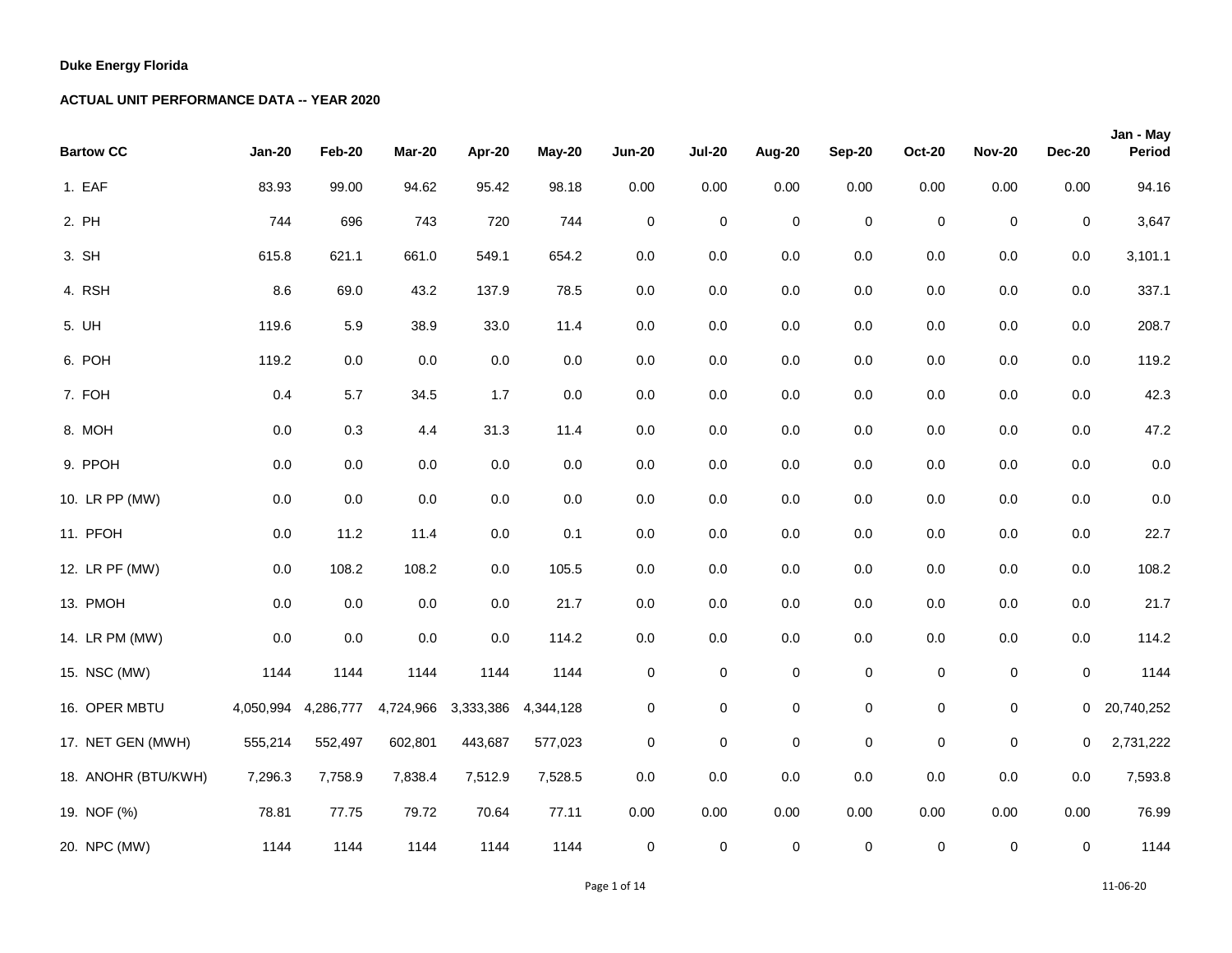| <b>OSPREY CC</b>    | <b>Jan-20</b> | Feb-20  | Mar-20      | Apr-20  | <b>May-20</b>     | <b>Jun-20</b> | <b>Jul-20</b>       | Aug-20      | <b>Sep-20</b> | <b>Oct-20</b> | <b>Nov-20</b> | <b>Dec-20</b> | Jan - May<br>Period |
|---------------------|---------------|---------|-------------|---------|-------------------|---------------|---------------------|-------------|---------------|---------------|---------------|---------------|---------------------|
| 1. EAF              | 99.53         | 96.55   | 0.00        | 54.31   | 100.00            | 0.00          | 0.00                | 0.00        | 0.00          | 0.00          | 0.00          | 0.00          | 69.85               |
| 2. PH               | 744           | 696     | 743         | 720     | 744               | $\mathbf 0$   | $\mathbf 0$         | $\mathbf 0$ | $\pmb{0}$     | $\mathsf 0$   | $\mathbf 0$   | $\mathbf 0$   | 3,647               |
| 3. SH               | 194.4         | 47.3    | 0.0         | 286.4   | 650.7             | 0.0           | $0.0\,$             | 0.0         | $0.0\,$       | $0.0\,$       | $0.0\,$       | 0.0           | 1,178.8             |
| 4. RSH              | 546.7         | 624.7   | 0.0         | 104.6   | 93.3              | $0.0\,$       | 0.0                 | 0.0         | $0.0\,$       | $0.0\,$       | $0.0\,$       | 0.0           | 1,369.4             |
| 5. UH               | 2.8           | 24.0    | 743.0       | 329.0   | $0.0\,$           | $0.0\,$       | 0.0                 | 0.0         | $0.0\,$       | $0.0\,$       | $0.0\,$       | 0.0           | 1,098.8             |
| 6. POH              | $0.0\,$       | 24.0    | 743.0       | 24.0    | $0.0\,$           | $0.0\,$       | $0.0\,$             | 0.0         | $0.0\,$       | 0.0           | $0.0\,$       | 0.0           | 791.0               |
| 7. FOH              | 0.6           | 0.0     | 0.0         | 305.0   | 0.0               | 0.0           | 0.0                 | 0.0         | 0.0           | $0.0\,$       | $0.0\,$       | 0.0           | 305.6               |
| 8. MOH              | $2.3\,$       | $0.0\,$ | $0.0\,$     | 0.0     | $0.0\,$           | $0.0\,$       | $0.0\,$             | 0.0         | $0.0\,$       | $0.0\,$       | $0.0\,$       | $0.0\,$       | 2.3                 |
| 9. PPOH             | $0.0\,$       | $0.0\,$ | $0.0\,$     | $0.0\,$ | $0.0\,$           | 0.0           | 0.0                 | 0.0         | $0.0\,$       | $0.0\,$       | $0.0\,$       | 0.0           | 0.0                 |
| 10. LR PP (MW)      | $0.0\,$       | $0.0\,$ | $0.0\,$     | $0.0\,$ | $0.0\,$           | $0.0\,$       | $0.0\,$             | 0.0         | $0.0\,$       | $0.0\,$       | $0.0\,$       | 0.0           | 0.0                 |
| 11. PFOH            | 3.5           | $0.0\,$ | $0.0\,$     | $0.0\,$ | $0.0\,$           | $0.0\,$       | 0.0                 | 0.0         | $0.0\,$       | $0.0\,$       | $0.0\,$       | 0.0           | 3.5                 |
| 12. LR PF (MW)      | 111.3         | $0.0\,$ | $0.0\,$     | $0.0\,$ | $0.0\,$           | $0.0\,$       | 0.0                 | 0.0         | 0.0           | $0.0\,$       | $0.0\,$       | $0.0\,$       | 111.3               |
| 13. PMOH            | $0.0\,$       | $0.0\,$ | 0.0         | $0.0\,$ | $0.0\,$           | $0.0\,$       | $0.0\,$             | 0.0         | $0.0\,$       | $0.0\,$       | $0.0\,$       | $0.0\,$       | 0.0                 |
| 14. LR PM (MW)      | 0.0           | 0.0     | 0.0         | $0.0\,$ | 0.0               | $0.0\,$       | 0.0                 | 0.0         | 0.0           | $0.0\,$       | $0.0\,$       | 0.0           | 0.0                 |
| 15. NSC (MW)        | 582           | 582     | 582         | 582     | 582               | $\pmb{0}$     | $\pmb{0}$           | $\pmb{0}$   | $\pmb{0}$     | $\mathbf 0$   | $\pmb{0}$     | $\pmb{0}$     | 582                 |
| 16. OPER MBTU       | 541,636       | 110,673 | $\mathbf 0$ |         | 790,816 2,063,929 | $\mathbf 0$   | $\pmb{0}$           | $\pmb{0}$   | $\mathsf 0$   | 0             | $\mathsf 0$   | 0             | 3,507,055           |
| 17. NET GEN (MWH)   | 71,968        | 14,619  | $\mathbf 0$ | 93,205  | 282,305           | 0             | 0                   | $\pmb{0}$   | $\pmb{0}$     | $\pmb{0}$     | $\mathsf 0$   | 0             | 462,097             |
| 18. ANOHR (BTU/KWH) | 7,526.1       | 7,570.5 | 0.0         | 8,484.7 | 7,311.0           | $0.0\,$       | 0.0                 | 0.0         | $0.0\,$       | $0.0\,$       | $0.0\,$       | $0.0\,$       | 7,589.4             |
| 19. NOF (%)         | 63.60         | 53.12   | 0.00        | 55.91   | 74.55             | 0.00          | 0.00                | 0.00        | 0.00          | 0.00          | 0.00          | 0.00          | 67.35               |
| 20. NPC (MW)        | 582           | 582     | 582         | 582     | 582               | $\pmb{0}$     | $\mathsf{O}\xspace$ | $\pmb{0}$   | $\mathsf 0$   | $\pmb{0}$     | $\mathsf 0$   | $\mathbf 0$   | 582                 |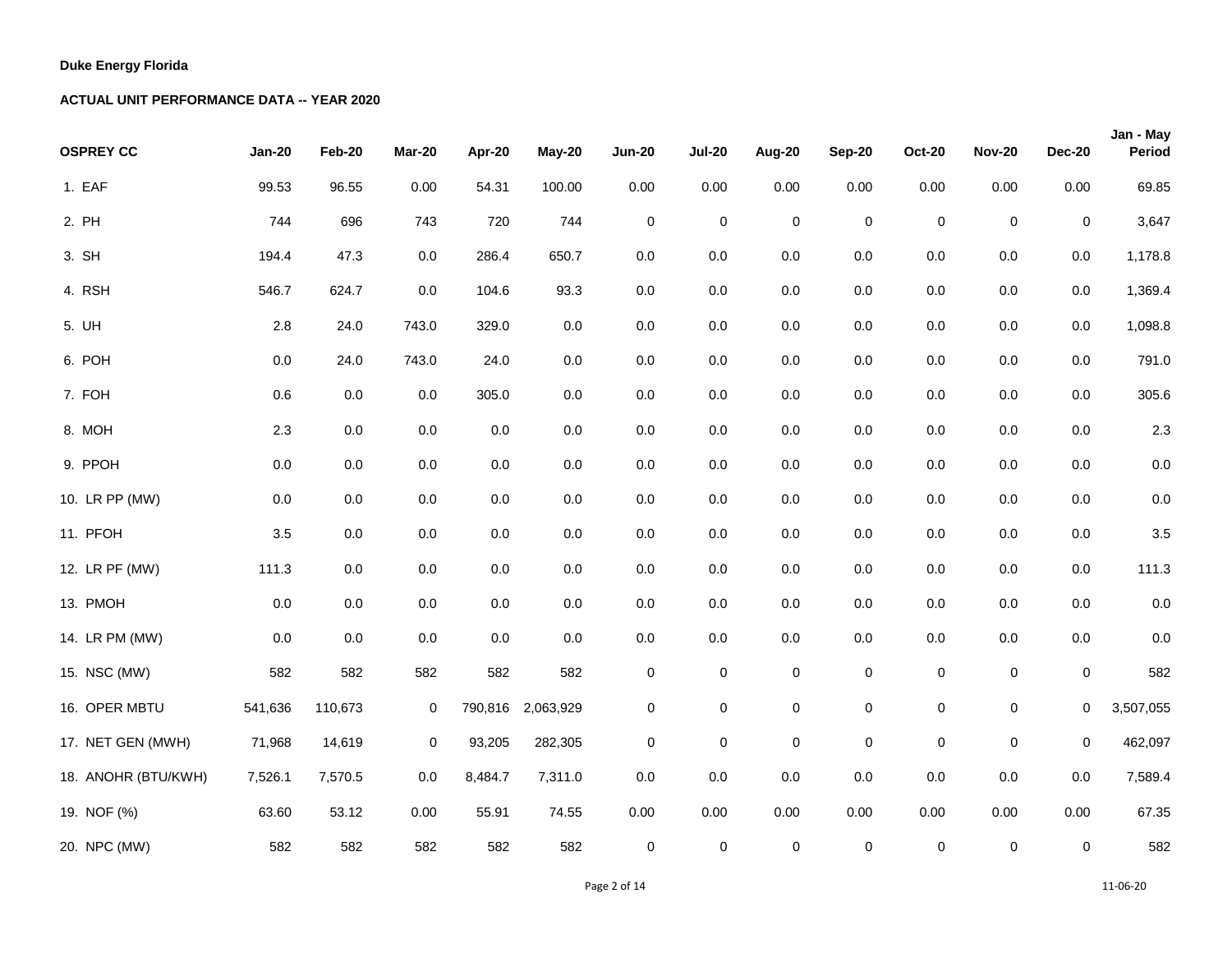| <b>HINES Power Block 1</b> | <b>Jan-20</b> | Feb-20            | Mar-20    | Apr-20              | <b>May-20</b> | <b>Jun-20</b> | <b>Jul-20</b>       | Aug-20      | <b>Sep-20</b>       | <b>Oct-20</b> | <b>Nov-20</b> | <b>Dec-20</b> | Jan - May<br>Period |
|----------------------------|---------------|-------------------|-----------|---------------------|---------------|---------------|---------------------|-------------|---------------------|---------------|---------------|---------------|---------------------|
| 1. EAF                     | 98.88         | 88.34             | 95.76     | 82.92               | 93.59         | 0.00          | 0.00                | 0.00        | 0.00                | 0.00          | 0.00          | 0.00          | 92.00               |
| 2. PH                      | 744           | 696               | 743       | 720                 | 744           | $\mathbf 0$   | $\mathbf 0$         | $\mathbf 0$ | $\pmb{0}$           | $\pmb{0}$     | $\mathbf 0$   | $\mathbf 0$   | 3,647               |
| 3. SH                      | 259.0         | 575.2             | 654.6     | 573.3               | 632.1         | 0.0           | 0.0                 | 0.0         | 0.0                 | 0.0           | $0.0\,$       | 0.0           | 2,694.2             |
| 4. RSH                     | 476.7         | 42.3              | 57.4      | 24.0                | 64.3          | $0.0\,$       | 0.0                 | 0.0         | 0.0                 | $0.0\,$       | $0.0\,$       | 0.0           | 664.6               |
| 5. UH                      | 8.3           | 78.5              | 31.0      | 122.7               | 47.7          | $0.0\,$       | 0.0                 | 0.0         | 0.0                 | $0.0\,$       | $0.0\,$       | $0.0\,$       | 288.2               |
| 6. POH                     | 0.0           | $0.0\,$           | 0.0       | $0.0\,$             | $0.0\,$       | 0.0           | 0.0                 | 0.0         | 0.0                 | 0.0           | $0.0\,$       | 0.0           | 0.0                 |
| 7. FOH                     | 8.3           | 61.4              | 31.0      | 1.7                 | 11.4          | 0.0           | 0.0                 | 0.0         | 0.0                 | $0.0\,$       | 0.0           | $0.0\,$       | 113.8               |
| 8. MOH                     | $0.0\,$       | 17.1              | 0.0       | 121.0               | 36.3          | 0.0           | 0.0                 | 0.0         | 0.0                 | $0.0\,$       | $0.0\,$       | 0.0           | 174.4               |
| 9. PPOH                    | 0.0           | $0.0\,$           | 0.0       | $0.0\,$             | $0.0\,$       | 0.0           | 0.0                 | 0.0         | 0.0                 | 0.0           | $0.0\,$       | 0.0           | 0.0                 |
| 10. LR PP (MW)             | $0.0\,$       | 0.0               | 0.0       | $0.0\,$             | $0.0\,$       | $0.0\,$       | 0.0                 | 0.0         | 0.0                 | 0.0           | $0.0\,$       | 0.0           | 0.0                 |
| 11. PFOH                   | $0.0\,$       | 16.6              | $5.0\,$   | 2.1                 | $0.0\,$       | $0.0\,$       | 0.0                 | $0.0\,$     | 0.0                 | 0.0           | $0.0\,$       | $0.0\,$       | 23.7                |
| 12. LR PF (MW)             | 0.0           | 77.0              | 49.5      | 82.0                | 0.0           | 0.0           | 0.0                 | 0.0         | 0.0                 | 0.0           | $0.0\,$       | 0.0           | 71.6                |
| 13. PMOH                   | $0.0\,$       | $0.0\,$           | 0.0       | 0.0                 | $0.0\,$       | $0.0\,$       | 0.0                 | 0.0         | $0.0\,$             | $0.0\,$       | $0.0\,$       | $0.0\,$       | 0.0                 |
| 14. LR PM (MW)             | 0.0           | $0.0\,$           | $0.0\,$   | $0.0\,$             | $0.0\,$       | $0.0\,$       | 0.0                 | 0.0         | $0.0\,$             | $0.0\,$       | $0.0\,$       | 0.0           | 0.0                 |
| 15. NSC (MW)               | 490           | 490               | 490       | 490                 | 490           | 0             | 0                   | $\pmb{0}$   | $\pmb{0}$           | $\mathbf 0$   | 0             | $\mathbf 0$   | 490                 |
| 16. OPER MBTU              |               | 780,815 1,648,431 | 1,880,686 | 1,642,991 1,823,994 |               | 0             | $\pmb{0}$           | $\pmb{0}$   | $\mathsf{O}\xspace$ | 0             | $\pmb{0}$     | 0             | 7,776,918           |
| 17. NET GEN (MWH)          | 102,818       | 215,761           | 250,559   | 165,566             | 240,760       | $\mathbf 0$   | $\mathbf 0$         | $\pmb{0}$   | $\pmb{0}$           | $\pmb{0}$     | $\mathsf 0$   | 0             | 975,464             |
| 18. ANOHR (BTU/KWH)        | 7,594.1       | 7,640.1           | 7,506.0   | 9,923.5             | 7,576.0       | $0.0\,$       | $0.0\,$             | 0.0         | $0.0\,$             | 0.0           | $0.0\,$       | 0.0           | 7,972.5             |
| 19. NOF (%)                | 81.02         | 76.55             | 78.12     | 58.93               | 77.74         | 0.00          | 0.00                | 0.00        | 0.00                | 0.00          | 0.00          | 0.00          | 73.89               |
| 20. NPC (MW)               | 490           | 490               | 490       | 490                 | 490           | $\pmb{0}$     | $\mathsf{O}\xspace$ | $\pmb{0}$   | $\mathbf 0$         | $\pmb{0}$     | $\mathsf 0$   | $\mathbf 0$   | 490                 |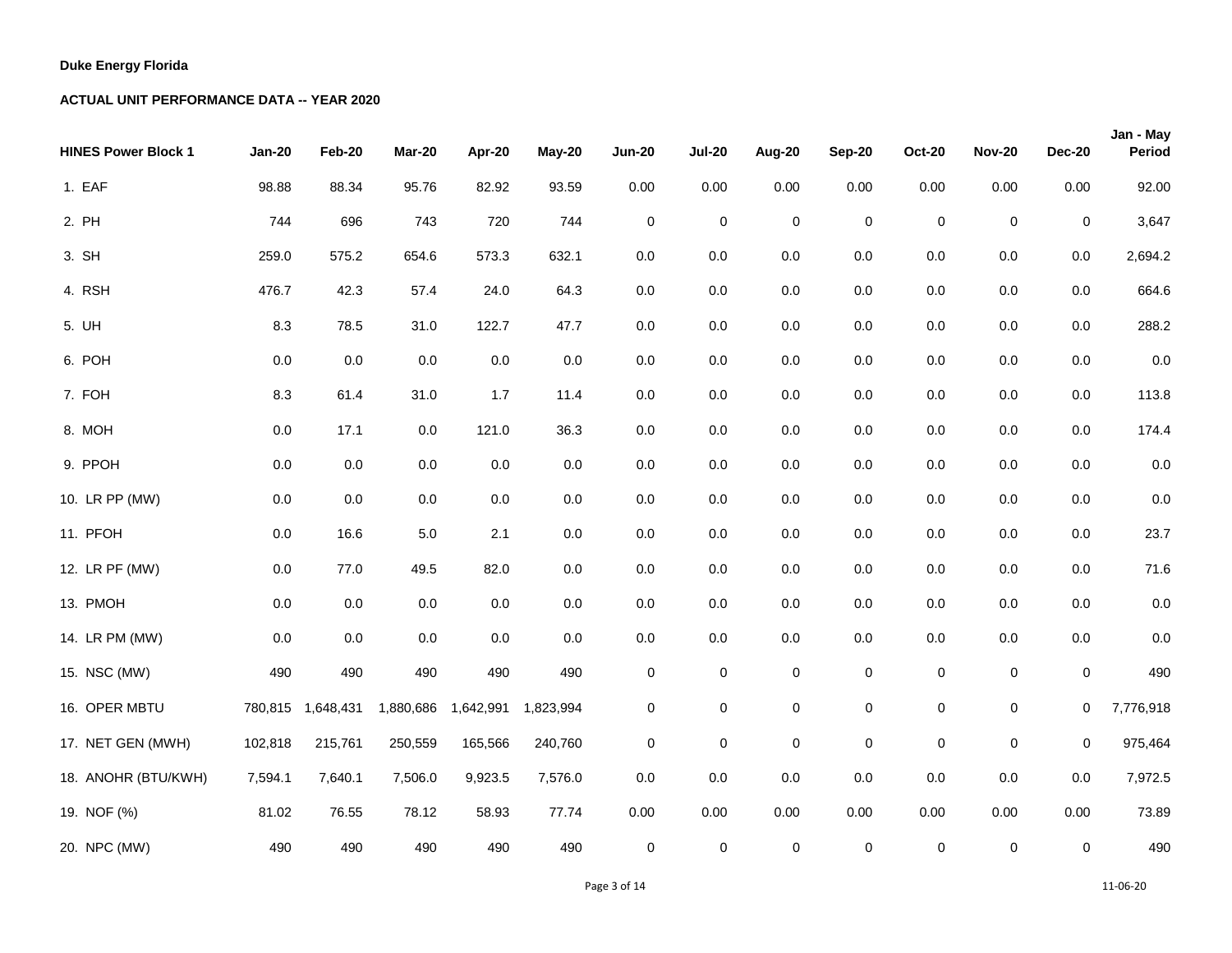| <b>HINES Power Block 2</b> | <b>Jan-20</b>       | Feb-20  | Mar-20      | Apr-20  | <b>May-20</b>     | <b>Jun-20</b> | <b>Jul-20</b> | Aug-20      | Sep-20              | <b>Oct-20</b>    | <b>Nov-20</b> | <b>Dec-20</b> | Jan - May<br>Period |
|----------------------------|---------------------|---------|-------------|---------|-------------------|---------------|---------------|-------------|---------------------|------------------|---------------|---------------|---------------------|
| 1. EAF                     | 100.00              | 94.56   | 0.00        | 29.43   | 81.90             | 0.00          | 0.00          | 0.00        | 0.00                | 0.00             | $0.00\,$      | 0.00          | 60.96               |
| 2. PH                      | 744                 | 696     | 743         | 720     | 744               | $\mathbf 0$   | $\mathbf 0$   | $\pmb{0}$   | $\pmb{0}$           | $\boldsymbol{0}$ | $\mathbf 0$   | 0             | 3,647               |
| 3. SH                      | 703.6               | 559.2   | $0.0\,$     | 246.4   | 578.7             | $0.0\,$       | 0.0           | 0.0         | 0.0                 | 0.0              | $0.0\,$       | $0.0\,$       | 2,087.9             |
| 4. RSH                     | 40.5                | 99.0    | 0.0         | 12.9    | 40.2              | $0.0\,$       | 0.0           | $0.0\,$     | 0.0                 | 0.0              | $0.0\,$       | 0.0           | 192.5               |
| 5. UH                      | $0.0\,$             | 37.9    | 743.0       | 460.6   | 125.1             | $0.0\,$       | 0.0           | 0.0         | $0.0\,$             | $0.0\,$          | $0.0\,$       | 0.0           | 1,366.6             |
| 6. POH                     | $0.0\,$             | 24.2    | 743.0       | 442.3   | 0.0               | $0.0\,$       | 0.0           | $0.0\,$     | 0.0                 | 0.0              | $0.0\,$       | 0.0           | 1,209.5             |
| 7. FOH                     | 0.0                 | 6.9     | 0.0         | 18.3    | 26.1              | $0.0\,$       | 0.0           | 0.0         | 0.0                 | 0.0              | 0.0           | 0.0           | 51.3                |
| 8. MOH                     | 0.0                 | $6.8\,$ | $0.0\,$     | $0.0\,$ | 99.0              | $0.0\,$       | 0.0           | 0.0         | $0.0\,$             | $0.0\,$          | $0.0\,$       | $0.0\,$       | 105.9               |
| 9. PPOH                    | 0.0                 | $0.0\,$ | $0.0\,$     | 0.0     | 0.0               | $0.0\,$       | $0.0\,$       | 0.0         | 0.0                 | 0.0              | $0.0\,$       | 0.0           | 0.0                 |
| 10. LR PP (MW)             | $0.0\,$             | $0.0\,$ | $0.0\,$     | 0.0     | $0.0\,$           | $0.0\,$       | 0.0           | $0.0\,$     | 0.0                 | 0.0              | $0.0\,$       | $0.0\,$       | 0.0                 |
| 11. PFOH                   | 0.0                 | $0.0\,$ | 0.0         | 165.1   | 41.7              | $0.0\,$       | 0.0           | 0.0         | $0.0\,$             | 0.0              | $0.0\,$       | $0.0\,$       | 206.8               |
| 12. LR PF (MW)             | 0.0                 | 0.0     | 0.0         | 150.2   | 120.1             | $0.0\,$       | 0.0           | 0.0         | 0.0                 | $0.0\,$          | $0.0\,$       | 0.0           | 144.1               |
| 13. PMOH                   | 0.0                 | $0.0\,$ | $0.0\,$     | 1.4     | $0.0\,$           | $0.0\,$       | 0.0           | $0.0\,$     | 0.0                 | 0.0              | $0.0\,$       | $0.0\,$       | 1.4                 |
| 14. LR PM (MW)             | 0.0                 | 0.0     | 0.0         | 65.1    | 0.0               | $0.0\,$       | 0.0           | $0.0\,$     | 0.0                 | 0.0              | $0.0\,$       | 0.0           | 65.1                |
| 15. NSC (MW)               | 524                 | 524     | 524         | 524     | 524               | $\pmb{0}$     | $\pmb{0}$     | $\pmb{0}$   | $\pmb{0}$           | $\mathsf 0$      | $\pmb{0}$     | 0             | 524                 |
| 16. OPER MBTU              | 2,149,462 1,871,576 |         | $\mathbf 0$ |         | 682,347 1,638,690 | $\pmb{0}$     | $\pmb{0}$     | $\mathsf 0$ | $\pmb{0}$           | $\mathsf 0$      | $\pmb{0}$     | 0             | 6,342,076           |
| 17. NET GEN (MWH)          | 290,864             | 252,437 | $\mathbf 0$ | 89,489  | 214,825           | $\mathbf 0$   | $\mathbf 0$   | 0           | 0                   | $\boldsymbol{0}$ | 0             | 0             | 847,615             |
| 18. ANOHR (BTU/KWH)        | 7,389.9             | 7,414.0 | $0.0\,$     | 7,624.9 | 7,628.0           | $0.0\,$       | 0.0           | $0.0\,$     | $0.0\,$             | $0.0\,$          | $0.0\,$       | 0.0           | 7,482.3             |
| 19. NOF (%)                | 78.90               | 86.15   | 0.00        | 69.30   | 70.84             | 0.00          | 0.00          | 0.00        | 0.00                | 0.00             | 0.00          | 0.00          | 77.48               |
| 20. NPC (MW)               | 524                 | 524     | 524         | 524     | 524               | $\mathbf 0$   | $\mathbf 0$   | $\pmb{0}$   | $\mathsf{O}\xspace$ | $\boldsymbol{0}$ | $\pmb{0}$     | 0             | 524                 |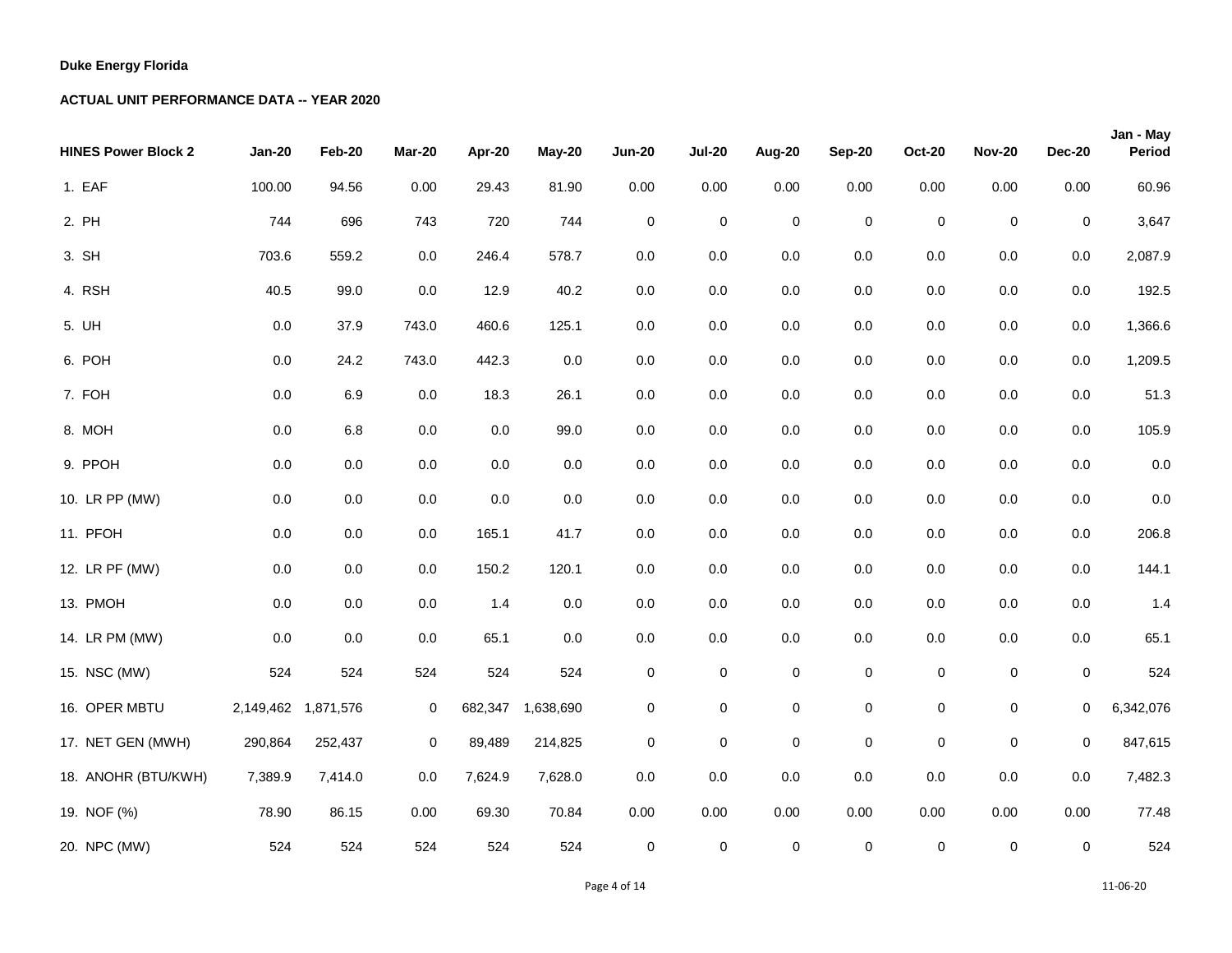| <b>HINES Power Block 3</b> | <b>Jan-20</b> | Feb-20  | Mar-20                          | Apr-20              | <b>May-20</b> | <b>Jun-20</b> | <b>Jul-20</b>       | Aug-20      | <b>Sep-20</b> | <b>Oct-20</b> | <b>Nov-20</b>       | <b>Dec-20</b> | Jan - May<br>Period |
|----------------------------|---------------|---------|---------------------------------|---------------------|---------------|---------------|---------------------|-------------|---------------|---------------|---------------------|---------------|---------------------|
| 1. EAF                     | 100.00        | 99.52   | 100.00                          | 99.65               | 77.43         | 0.00          | 0.00                | 0.00        | 0.00          | 0.00          | 0.00                | 0.00          | 95.24               |
| 2. PH                      | 744           | 696     | 743                             | 720                 | 744           | $\pmb{0}$     | $\mathbf 0$         | $\mathbf 0$ | $\pmb{0}$     | $\mathsf 0$   | $\mathbf 0$         | $\mathbf 0$   | 3,647               |
| 3. SH                      | 460.1         | 460.2   | 726.7                           | 656.0               | 521.0         | 0.0           | 0.0                 | 0.0         | 0.0           | 0.0           | $0.0\,$             | 0.0           | 2,823.9             |
| 4. RSH                     | 284.0         | 233.0   | 16.3                            | 61.5                | 55.1          | $0.0\,$       | 0.0                 | 0.0         | 0.0           | $0.0\,$       | $0.0\,$             | 0.0           | 649.9               |
| 5. UH                      | 0.0           | $2.8\,$ | 0.0                             | $2.5\,$             | 167.9         | $0.0\,$       | 0.0                 | 0.0         | $0.0\,$       | $0.0\,$       | $0.0\,$             | 0.0           | 173.2               |
| 6. POH                     | $0.0\,$       | $0.0\,$ | $0.0\,$                         | $0.0\,$             | $0.0\,$       | $0.0\,$       | 0.0                 | 0.0         | 0.0           | 0.0           | $0.0\,$             | 0.0           | 0.0                 |
| 7. FOH                     | $0.0\,$       | 2.8     | $0.0\,$                         | $0.0\,$             | 54.8          | 0.0           | 0.0                 | 0.0         | 0.0           | $0.0\,$       | $0.0\,$             | $0.0\,$       | 57.6                |
| 8. MOH                     | $0.0\,$       | $0.0\,$ | $0.0\,$                         | $2.5\,$             | 113.1         | 0.0           | 0.0                 | 0.0         | 0.0           | $0.0\,$       | $0.0\,$             | $0.0\,$       | 115.6               |
| 9. PPOH                    | 0.0           | $0.0\,$ | 0.0                             | $0.0\,$             | $0.0\,$       | $0.0\,$       | 0.0                 | 0.0         | 0.0           | 0.0           | $0.0\,$             | 0.0           | 0.0                 |
| 10. LR PP (MW)             | $0.0\,$       | $0.0\,$ | $0.0\,$                         | $0.0\,$             | $0.0\,$       | $0.0\,$       | 0.0                 | 0.0         | $0.0\,$       | $0.0\,$       | $0.0\,$             | 0.0           | $0.0\,$             |
| 11. PFOH                   | $0.0\,$       | 4.0     | $0.0\,$                         | $0.0\,$             | $0.0\,$       | $0.0\,$       | 0.0                 | 0.0         | 0.0           | $0.0\,$       | $0.0\,$             | $0.0\,$       | 4.0                 |
| 12. LR PF (MW)             | 0.0           | 61.6    | 0.0                             | $0.0\,$             | 0.0           | 0.0           | 0.0                 | 0.0         | 0.0           | 0.0           | $0.0\,$             | 0.0           | 61.6                |
| 13. PMOH                   | $0.0\,$       | 0.0     | 0.0                             | 0.0                 | $0.0\,$       | $0.0\,$       | 0.0                 | 0.0         | $0.0\,$       | $0.0\,$       | $0.0\,$             | $0.0\,$       | 0.0                 |
| 14. LR PM (MW)             | 0.0           | $0.0\,$ | 0.0                             | $0.0\,$             | $0.0\,$       | $0.0\,$       | $0.0\,$             | 0.0         | $0.0\,$       | $0.0\,$       | $0.0\,$             | 0.0           | 0.0                 |
| 15. NSC (MW)               | 515           | 515     | 515                             | 515                 | 515           | 0             | $\pmb{0}$           | $\pmb{0}$   | $\pmb{0}$     | $\mathbf 0$   | $\pmb{0}$           | $\mathbf 0$   | 515                 |
| 16. OPER MBTU              |               |         | 1,364,781  1,411,103  2,170,967 | 1,926,864 1,459,758 |               | 0             | $\pmb{0}$           | $\pmb{0}$   | $\mathbf 0$   | 0             | $\pmb{0}$           | 0             | 8,333,473           |
| 17. NET GEN (MWH)          | 181,972       | 196,056 | 299,188                         | 266,592             | 197,411       | $\mathbf 0$   | $\pmb{0}$           | $\pmb{0}$   | $\pmb{0}$     | $\mathbf 0$   | $\mathsf{O}\xspace$ | 0             | 1,141,219           |
| 18. ANOHR (BTU/KWH)        | 7,499.9       | 7,197.5 | 7,256.2                         | 7,227.8             | 7,394.5       | 0.0           | 0.0                 | 0.0         | 0.0           | $0.0\,$       | $0.0\,$             | 0.0           | 7,302.3             |
| 19. NOF (%)                | 76.81         | 82.72   | 79.95                           | 78.92               | 73.57         | 0.00          | 0.00                | 0.00        | 0.00          | 0.00          | 0.00                | 0.00          | 78.47               |
| 20. NPC (MW)               | 515           | 515     | 515                             | 515                 | 515           | $\pmb{0}$     | $\mathsf{O}\xspace$ | $\pmb{0}$   | $\mathsf 0$   | $\mathsf 0$   | $\pmb{0}$           | $\mathbf 0$   | 515                 |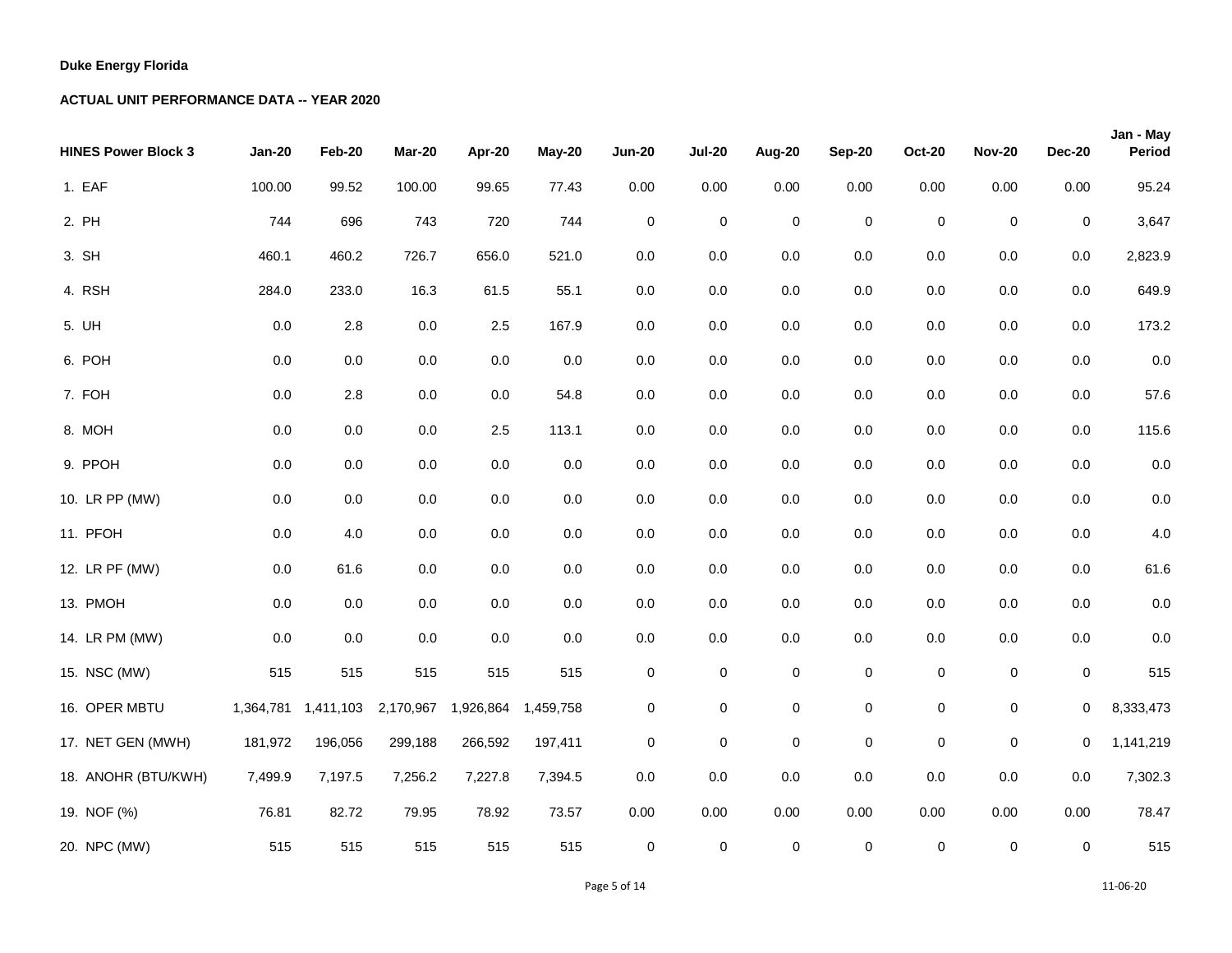| <b>HINES Power Block 4</b> | <b>Jan-20</b> | Feb-20    | <b>Mar-20</b> | Apr-20              | May-20  | <b>Jun-20</b> | <b>Jul-20</b> | Aug-20      | <b>Sep-20</b>       | <b>Oct-20</b>       | <b>Nov-20</b> | <b>Dec-20</b> | Jan - May<br>Period |
|----------------------------|---------------|-----------|---------------|---------------------|---------|---------------|---------------|-------------|---------------------|---------------------|---------------|---------------|---------------------|
| 1. EAF                     | 99.14         | 100.00    | 94.34         | 94.07               | 99.85   | 0.00          | 0.00          | 0.00        | 0.00                | 0.00                | 0.00          | 0.00          | 97.47               |
| 2. PH                      | 744           | 696       | 743           | 720                 | 744     | $\pmb{0}$     | $\pmb{0}$     | $\pmb{0}$   | $\mathsf{O}\xspace$ | $\mathsf{O}\xspace$ | $\pmb{0}$     | $\mathbf 0$   | 3,647               |
| 3. SH                      | 720.9         | 648.9     | 663.2         | 556.2               | 697.4   | 0.0           | 0.0           | 0.0         | 0.0                 | $0.0\,$             | 0.0           | 0.0           | 3,286.5             |
| 4. RSH                     | 17.6          | 47.1      | 38.2          | 121.2               | 46.6    | $0.0\,$       | 0.0           | 0.0         | $0.0\,$             | $0.0\,$             | 0.0           | 0.0           | 270.7               |
| 5. UH                      | 5.6           | $0.0\,$   | 41.7          | 42.6                | $0.0\,$ | $0.0\,$       | 0.0           | 0.0         | $0.0\,$             | $0.0\,$             | $0.0\,$       | 0.0           | 89.9                |
| 6. POH                     | 0.0           | 0.0       | 0.0           | $0.0\,$             | 0.0     | $0.0\,$       | 0.0           | 0.0         | 0.0                 | 0.0                 | 0.0           | 0.0           | $0.0\,$             |
| 7. FOH                     | 5.6           | 0.0       | 41.7          | 42.6                | 0.0     | 0.0           | 0.0           | 0.0         | 0.0                 | $0.0\,$             | 0.0           | $0.0\,$       | 89.9                |
| 8. MOH                     | 0.0           | 0.0       | 0.0           | $0.0\,$             | $0.0\,$ | 0.0           | 0.0           | 0.0         | 0.0                 | $0.0\,$             | 0.0           | $0.0\,$       | $0.0\,$             |
| 9. PPOH                    | 0.0           | 0.0       | 0.0           | $0.0\,$             | 9.0     | $0.0\,$       | 0.0           | 0.0         | 0.0                 | 0.0                 | 0.0           | 0.0           | $9.0\,$             |
| 10. LR PP (MW)             | 0.0           | 0.0       | $0.0\,$       | $0.0\,$             | 63.1    | $0.0\,$       | 0.0           | 0.0         | $0.0\,$             | $0.0\,$             | $0.0\,$       | $0.0\,$       | 63.1                |
| 11. PFOH                   | 5.6           | 0.0       | 3.0           | 0.6                 | $0.0\,$ | $0.0\,$       | $0.0\,$       | 0.0         | $0.0\,$             | $0.0\,$             | $0.0\,$       | $0.0\,$       | 9.2                 |
| 12. LR PF (MW)             | 78.1          | $0.0\,$   | 62.4          | 89.0                | 0.0     | 0.0           | 0.0           | 0.0         | 0.0                 | 0.0                 | 0.0           | 0.0           | 73.6                |
| 13. PMOH                   | 0.0           | 0.0       | 0.0           | 0.0                 | $0.0\,$ | $0.0\,$       | 0.0           | 0.0         | $0.0\,$             | $0.0\,$             | $0.0\,$       | $0.0\,$       | $0.0\,$             |
| 14. LR PM (MW)             | 0.0           | 0.0       | 0.0           | $0.0\,$             | $0.0\,$ | $0.0\,$       | 0.0           | 0.0         | $0.0\,$             | $0.0\,$             | $0.0\,$       | 0.0           | $0.0\,$             |
| 15. NSC (MW)               | 516           | 516       | 516           | 516                 | 516     | 0             | $\pmb{0}$     | $\pmb{0}$   | $\pmb{0}$           | $\mathsf 0$         | 0             | $\mathbf 0$   | 516                 |
| 16. OPER MBTU              | 2,200,579     | 1,936,502 | 1,918,280     | 1,634,032 2,088,963 |         | $\mathbf 0$   | $\mathbf 0$   | $\pmb{0}$   | $\pmb{0}$           | 0                   | $\mathbf 0$   | 0             | 9,778,356           |
| 17. NET GEN (MWH)          | 317,533       | 278,017   | 267,248       | 228,911             | 295,448 | $\mathbf 0$   | $\mathbf 0$   | $\mathbf 0$ | $\mathsf 0$         | $\mathsf 0$         | $\mathbf 0$   | 0             | 1,387,157           |
| 18. ANOHR (BTU/KWH)        | 6,930.2       | 6,965.4   | 7,177.9       | 7,138.3             | 7,070.5 | 0.0           | 0.0           | 0.0         | 0.0                 | 0.0                 | 0.0           | 0.0           | 7,049.2             |
| 19. NOF (%)                | 85.37         | 83.03     | 78.10         | 79.76               | 82.10   | 0.00          | 0.00          | 0.00        | 0.00                | 0.00                | 0.00          | 0.00          | 81.80               |
| 20. NPC (MW)               | 516           | 516       | 516           | 516                 | 516     | $\pmb{0}$     | $\pmb{0}$     | $\pmb{0}$   | $\pmb{0}$           | 0                   | $\pmb{0}$     | $\mathbf 0$   | 516                 |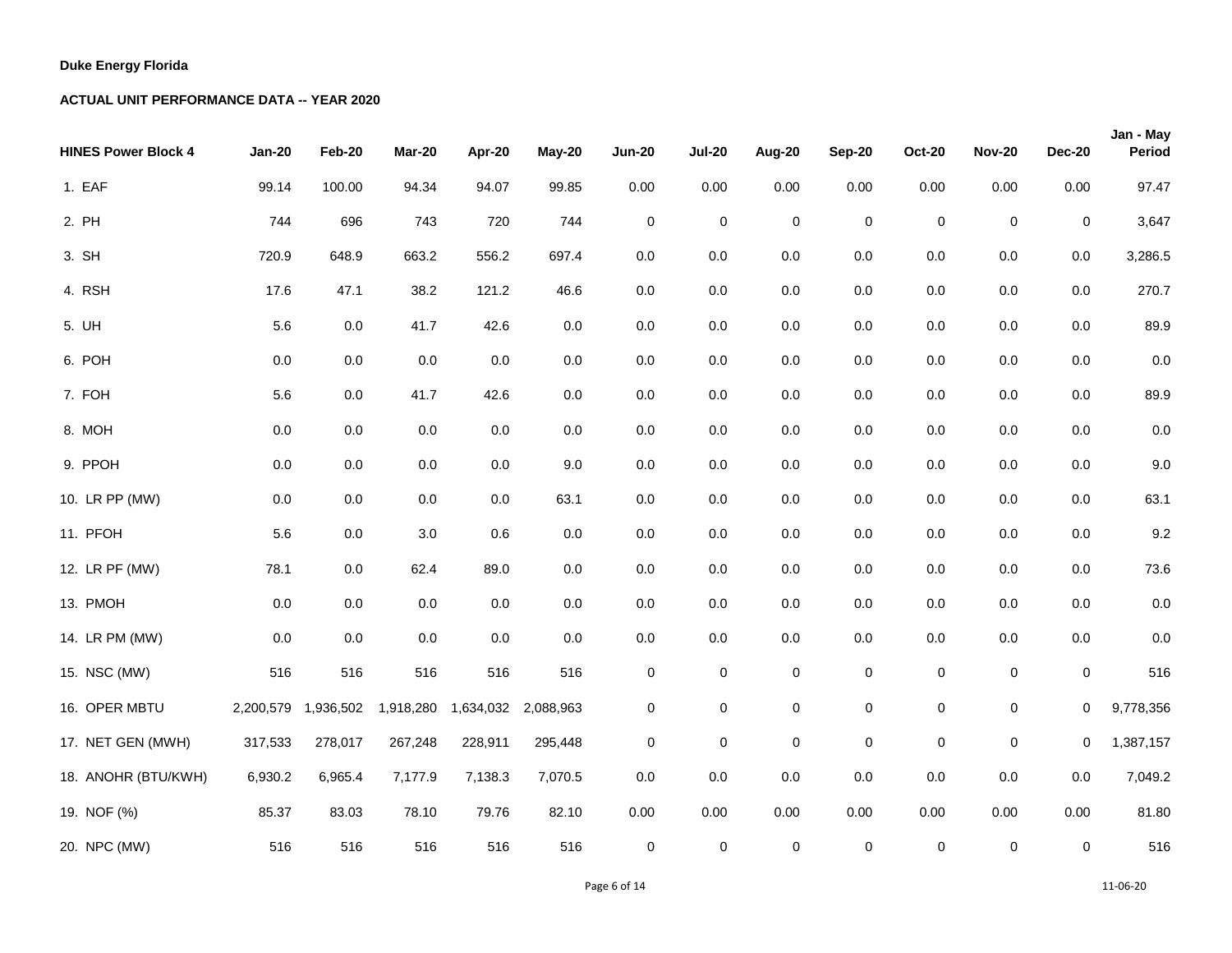# **ACTUAL UNIT EVENT DATA -- January - May 2020**

## **Bartow CC**

| Unit              | <b>Date</b>    | Outage<br><b>Type</b> | <b>Hours</b> | МW<br><b>Affected</b> | <b>Description</b>                                       |
|-------------------|----------------|-----------------------|--------------|-----------------------|----------------------------------------------------------|
| BCC <sub>4A</sub> | 02-04-20       | <b>FMO</b>            | 1.42         |                       | 190.8 PROTECTION DEVICES                                 |
| BCC 4A            | 03-30-20       | <b>FMO</b>            | 25.00        |                       | 190.8 IGAS TURBINE - BATTERY AND CHARGER SYSTEM          |
| BCC <sub>4A</sub> | 04-01-20       | <b>FMO</b>            | 20.00        |                       | 190.8 GAS TURBINE - BATTERY AND CHARGER SYSTEM           |
| BCC <sub>4A</sub> | 04-28-20       | <b>FMO</b>            | 10.00        |                       | 190.8 OTHER GAS TURBINE EXHAUST PROBLEMS                 |
| BCC <sub>4B</sub> | $01 - 01 - 20$ | PO.                   | 668.72       |                       | 190.8 MAJOR GAS TURBINE OVERHAUL                         |
| BCC <sub>4B</sub> | $01 - 28 - 20$ | PO.                   | 14.93        |                       | 190.8 GAS FUEL SYSTEM WITH CONTROLS AND INSTRUMENTS      |
| BCC 4B            | $01 - 30 - 20$ | <b>FFO</b>            | 2.18         |                       | 190.8 GAS FUEL SYSTEM WITH CONTROLS AND INSTRUMENTS      |
| BCC <sub>4B</sub> | 02-12-20       | <b>FFO</b>            | 0.08         |                       | 190.8 IP EXTRACTION STEAM INSTRUMENTS AND CONTROLS       |
| BCC <sub>4B</sub> | $02 - 12 - 20$ | <b>FFO</b>            | 3.67         |                       | 190.8 HP EXTRACTION STEAM INSTRUMENTS AND CONTROLS       |
| BCC <sub>4B</sub> | 02-18-20       | <b>FFO</b>            | 2.83         |                       | 190.8 BLADE PATH TEMPERATURE SPREAD                      |
| BCC <sub>4B</sub> | $02 - 25 - 20$ | <b>FFO</b>            | 15.87        |                       | 190.8 PILOT FUEL PIPING AND VALVES                       |
| BCC <sub>4B</sub> | 04-23-20       | <b>FMO</b>            | 81.00        |                       | 190.8 GAS TURBINE - FUEL PIPING AND VALVES               |
| BCC <sub>4B</sub> | 05-14-20       | <b>FFO</b>            | 0.17         |                       | 190.8 GAS TURBINE - FIRE DETECTION AND EXTINGUISHING SYS |
| BCC <sub>4C</sub> | 04-01-20       | <b>FMO</b>            | 46.00        |                       | 190.8 IGAS TURBINE - BATTERY AND CHARGER SYSTEM          |
| BCC 4C            | 04-07-20       | <b>FFO</b>            | 10.00        |                       | 190.8 GAS TURBINE - IGNITION SYSTEM                      |
| BCC <sub>4D</sub> | $02 - 11 - 20$ | <b>FFO</b>            | 0.08         |                       | 190.8 GAS FUEL SYSTEM WITH CONTROLS AND INSTRUMENTS      |
| BCC <sub>4D</sub> | $02 - 15 - 20$ | <b>FFO</b>            | 6.25         |                       | 190.8 GT CONT. SYS. - INTERNAL AND TERMINATION WIRING    |
| BCC <sub>4D</sub> | 02-16-20       | <b>FFO</b>            | 3.75         |                       | 190.8 GT CONT. SYS. - INTERNAL AND TERMINATION WIRING    |
| BCC <sub>4D</sub> | 03-22-20       | <b>FFO</b>            | 34.18        |                       | 190.8 PILOT FUEL PIPING AND VALVES                       |
| BCC <sub>4D</sub> | 04-30-20       | <b>FMO</b>            | 87.55        |                       | 190.8 OTHER GAS TURBINE EXHAUST PROBLEMS                 |
| BCC 4S            | 02-04-20       | <b>PFO</b>            | 1.42         |                       | 108.3 PROTECTION DEVICES                                 |
| BCC 4S            | $02 - 12 - 20$ | <b>PFO</b>            | 3.67         |                       | 108.2 HP EXTRACTION STEAM INSTRUMENTS AND CONTROLS       |
| BCC 4S            | 02-15-20       | <b>PFO</b>            | 6.25         |                       | 108.2 GT CONT. SYS. - INTERNAL AND TERMINATION WIRING    |
| BCC 4S            | 02-16-20       | <b>PFO</b>            | 3.75         |                       | 108.2 GT CONT. SYS. - INTERNAL AND TERMINATION WIRING    |
| BCC 4S            | 02-18-20       | <b>PFO</b>            | 2.83         |                       | 108.2 BLADE PATH TEMPERATURE SPREAD                      |
| BCC 4S            | 02-25-20       | <b>PFO</b>            | 15.87        |                       | 108.2 PILOT FUEL PIPING AND VALVES                       |
| BCC 4S            | 03-07-20       | <b>FFO</b>            | 94.35        |                       | 380.7 ITURBINE - OTHER HYDRAULIC SYSTEM PROBLEMS         |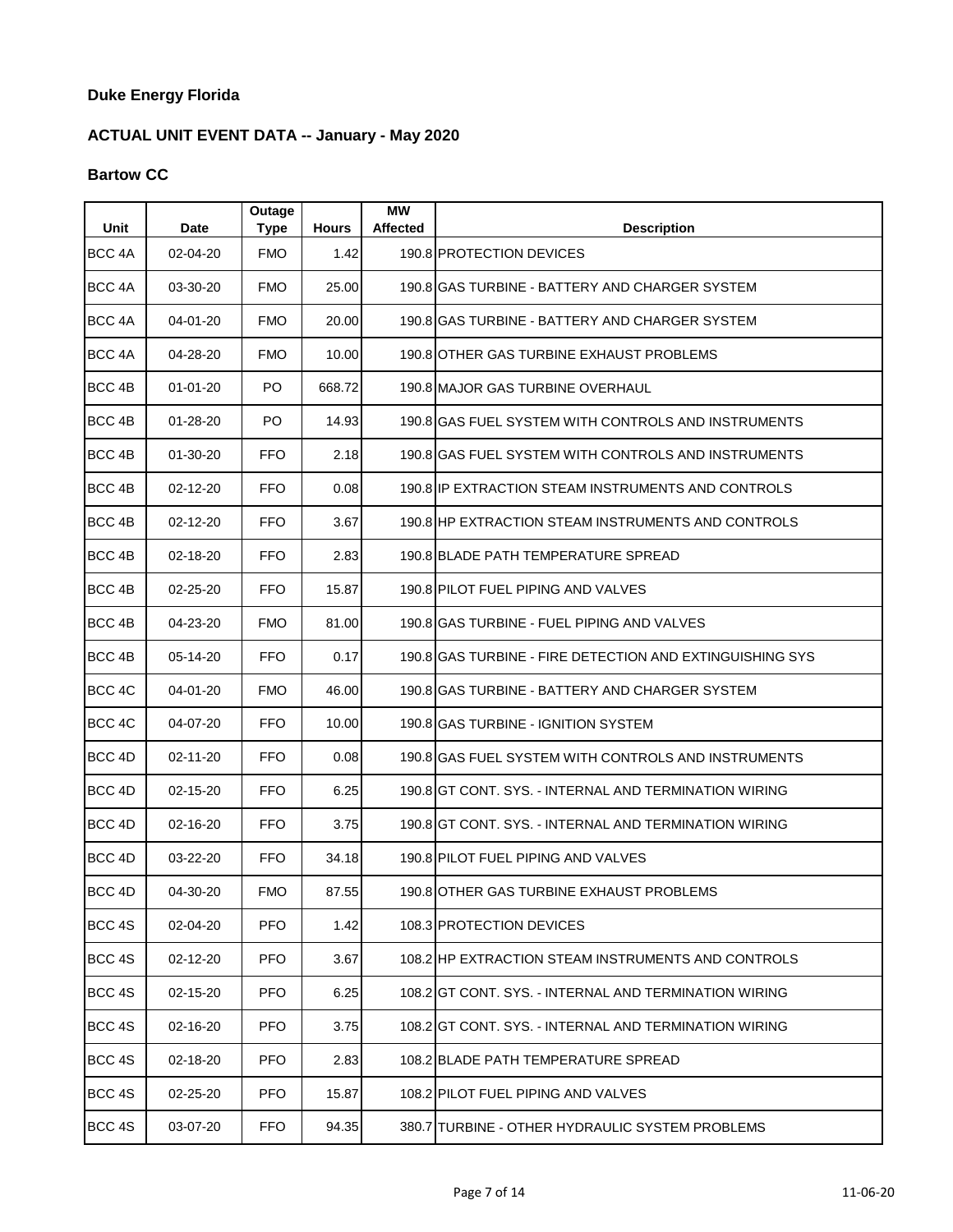# **ACTUAL UNIT EVENT DATA -- January - May 2020**

## **Bartow CC**

| Unit              | <b>Date</b>    | Outage<br>Type | <b>Hours</b> | МW<br><b>Affected</b> | <b>Description</b>                                       |
|-------------------|----------------|----------------|--------------|-----------------------|----------------------------------------------------------|
| <b>BCC 4S</b>     | $03 - 22 - 20$ | <b>PFO</b>     | 34.18        |                       | 108.2 PILOT FUEL PIPING AND VALVES                       |
| BCC 4S            | 05-01-20       | <b>PMO</b>     | 65.12        |                       | 114.2 OTHER GAS TURBINE EXHAUST PROBLEMS                 |
| BCC <sub>4S</sub> | $05-14-20$     | <b>PFO</b>     | 0.17         |                       | 114.0 GAS TURBINE - FIRE DETECTION AND EXTINGUISHING SYS |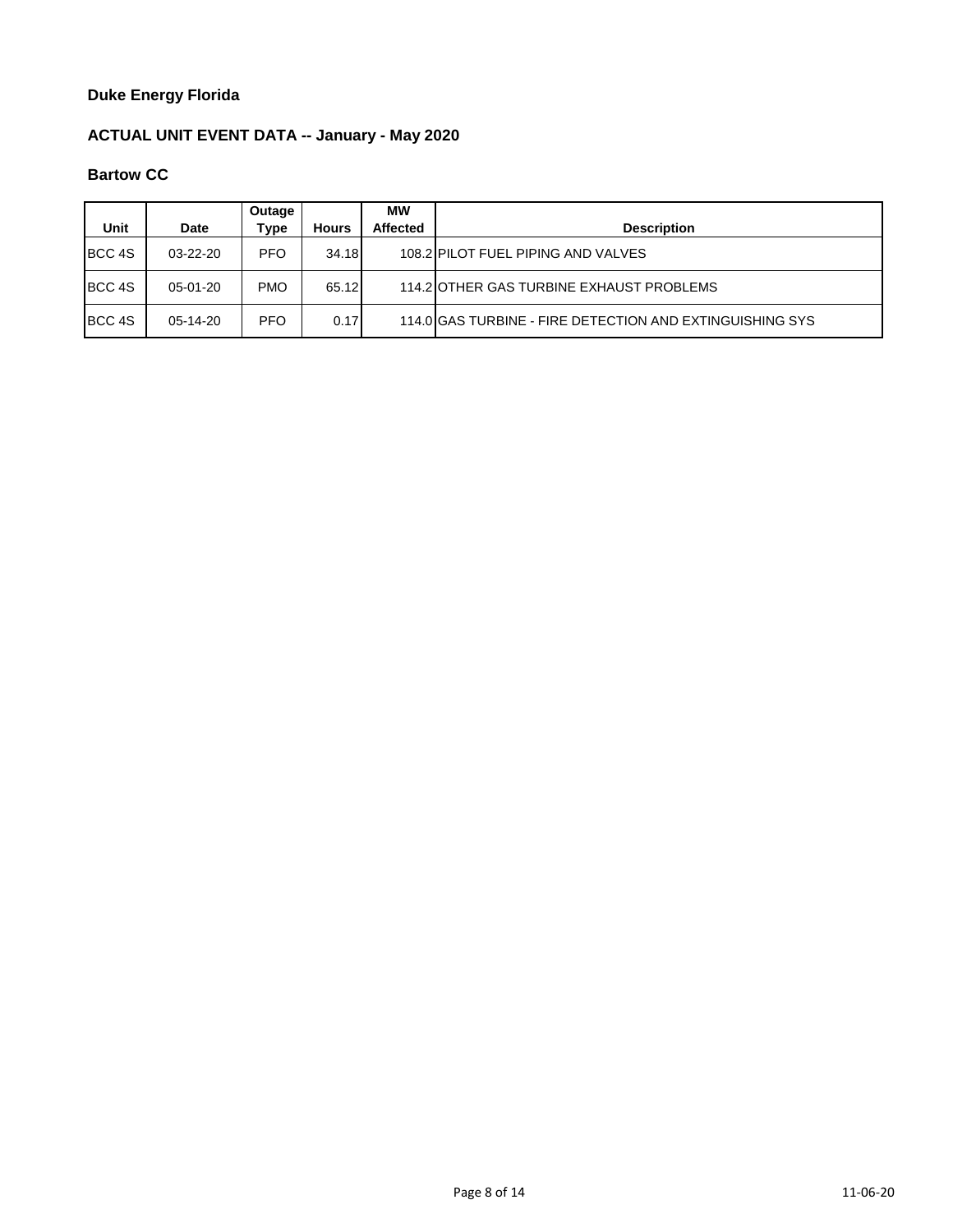# **ACTUAL UNIT EVENT DATA -- January - May 2020**

# **Osprey CC**

| Unit                            | <b>Date</b>    | Outage<br><b>Type</b> | <b>Hours</b> | <b>MW</b><br><b>Affected</b> | <b>Description</b>                                  |
|---------------------------------|----------------|-----------------------|--------------|------------------------------|-----------------------------------------------------|
| OS <sub>1</sub> CT <sub>1</sub> | $01 - 06 - 20$ | <b>FMO</b>            | 7.50         |                              | 175.3 FLASHBACK (INCLUDING INSTRUMENTATION)         |
| OS <sub>1</sub> CT <sub>1</sub> | $02 - 29 - 20$ | P <sub>O</sub>        | 670.98       |                              | 175.3 GENERAL GAS TURBINE UNIT INSPECTION           |
| OS1CT1                          | $03-27-20$     | PO.                   | 120.02       |                              | 175.3 OTHER MISCELLANEOUS BALANCE OF PLANT PROBLEMS |
| OS <sub>1</sub> CT <sub>1</sub> | $04 - 02 - 20$ | <b>FFO</b>            | 305.00       |                              | 175.3 TURBINE LUBE OIL PUMP DRIVE                   |
| OS <sub>1</sub> CT <sub>2</sub> | 02-29-20       | P <sub>O</sub>        | 670.98       |                              | 175.3 GAS TURBINE - BOROSCOPE INSPECTION            |
| OS <sub>1</sub> CT <sub>2</sub> | $03 - 27 - 20$ | PO.                   | 120.02       |                              | 175.3 OTHER MISCELLANEOUS BALANCE OF PLANT PROBLEMS |
| OS <sub>1</sub> CT <sub>2</sub> | $04 - 02 - 20$ | <b>FFO</b>            | 305.00       |                              | 175.3 TURBINE LUBE OIL PUMP DRIVE                   |
| OS <sub>1</sub> ST <sub>1</sub> | $01 - 06 - 20$ | <b>PFO</b>            | 7.48         |                              | 111.4 FLASHBACK (INCLUDING INSTRUMENTATION)         |
| OS1ST1                          | $01 - 11 - 20$ | <b>FFO</b>            | 1.03         |                              | 231.4 CONDENSER LOSS OF VACUUM                      |
| OS <sub>1</sub> ST <sub>1</sub> | $01 - 11 - 20$ | <b>FFO</b>            | 0.38         |                              | 231.4 CONDENSER LOSS OF VACUUM                      |
| OS <sub>1</sub> ST <sub>1</sub> | $02 - 29 - 20$ | P <sub>O</sub>        | 670.98       |                              | 231.4 INSPECTION                                    |
| OS <sub>1</sub> ST <sub>1</sub> | $03 - 27 - 20$ | P <sub>O</sub>        | 120.02       |                              | 231.4 OTHER MISCELLANEOUS BALANCE OF PLANT PROBLEMS |
| OS <sub>1</sub> ST <sub>1</sub> | 04-02-20       | <b>FFO</b>            | 305.00       |                              | 231.4 TURBINE LUBE OIL PUMP DRIVE                   |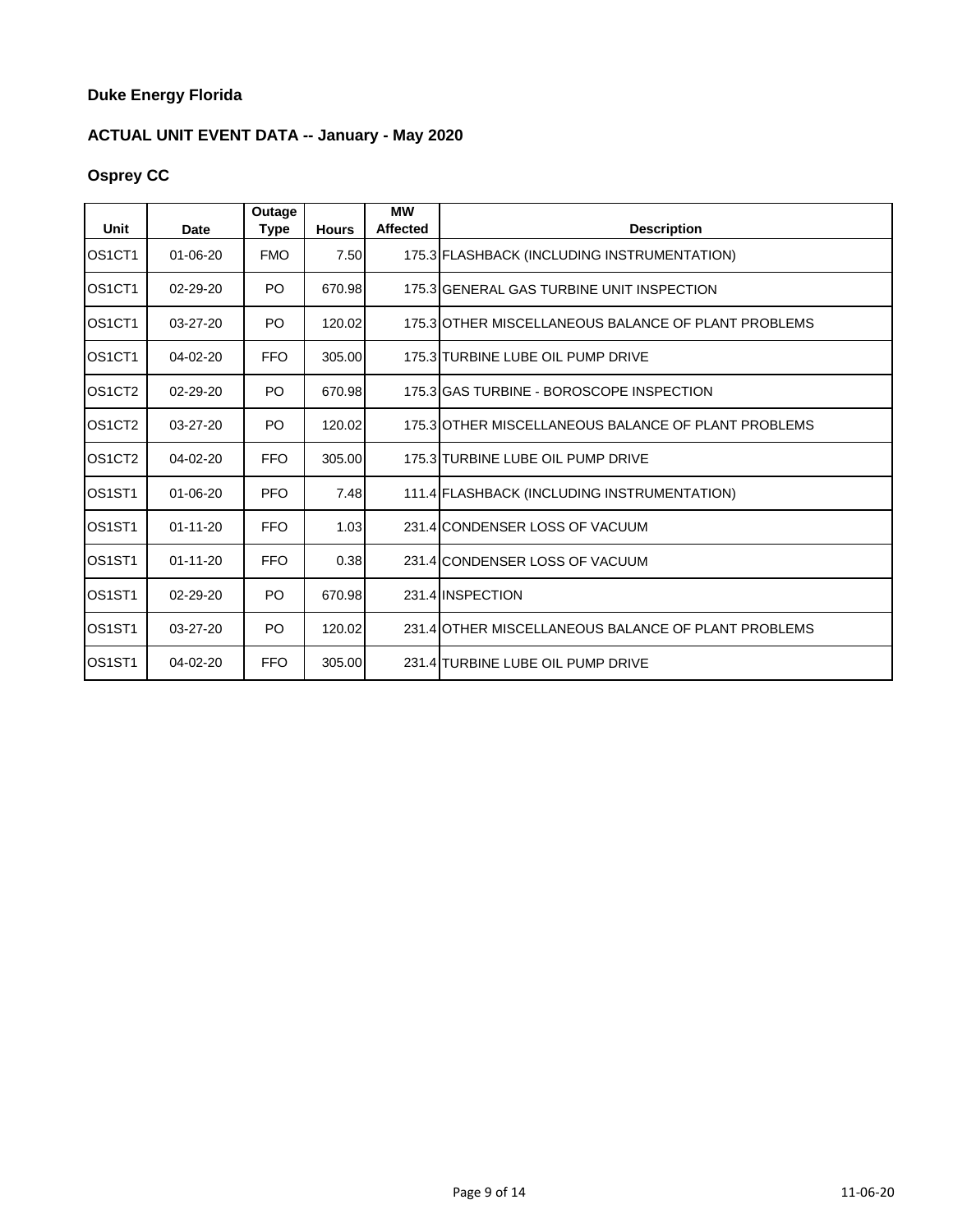# **ACTUAL UNIT EVENT DATA -- January - May 2020**

| Unit                | Date           | Outage<br><b>Type</b> | <b>Hours</b> | <b>MW</b><br><b>Affected</b> | <b>Description</b>                                       |
|---------------------|----------------|-----------------------|--------------|------------------------------|----------------------------------------------------------|
| HEP 1A              | 01-20-20       | <b>FFO</b>            | 24.95        |                              | 163.0 COMBINED CYCLE INSTRUMENTS AND CONTROLS            |
| HEP 1A              | $02 - 22 - 20$ | <b>FMO</b>            | 51.42        |                              | 163.0 GENERATOR SEAL OIL SYSTEM AND SEALS                |
| HEP 1A              | 02-27-20       | <b>FFO</b>            | 81.17        |                              | 163.0 GAS TURBINE - CONTROLS AND INSTRUMENTS             |
| HEP 1A              | 03-22-20       | <b>PFO</b>            | 5.00         |                              | 46.0 SERVICE WATER HEAT EXCHANGERS                       |
| HEP 1A              | 04-13-20       | <b>FFO</b>            | 4.98         |                              | 163.0 GAS TURBINE VIBRATION                              |
| HEP <sub>1A</sub>   | 04-25-20       | <b>FMO</b>            | 152.00       |                              | 163.0 IOTHER MISCELLANEOUS BALANCE OF PLANT PROBLEMS     |
| HEP <sub>1A</sub>   | 05-18-20       | <b>FFO</b>            | 17.42        |                              | 163.0 IGAS FUEL SYSTEM WITH CONTROLS AND INSTRUMENTS     |
| HEP 1A              | 05-20-20       | <b>FFO</b>            | 16.82        |                              | 163.0 GAS TURBINE VIBRATION                              |
| HEP <sub>1B</sub>   | 02-18-20       | <b>FFO</b>            | 36.62        |                              | 169.0 GAS TURBINE - FIRE DETECTION AND EXTINGUISHING SYS |
| HEP 1B              | 02-27-20       | <b>FFO</b>            | 2.45         |                              | 169.0 FEEDWATER REGULATING (BOILER LEVEL CONTROL) VALVE  |
| HEP 1B              | 02-28-20       | <b>FFO</b>            | 76.58        |                              | 169.0 CONDENSER LOSS OF VACUUM                           |
| HEP <sub>1B</sub>   | 03-22-20       | <b>PFO</b>            | 5.00         |                              | 60.0 SERVICE WATER HEAT EXCHANGERS                       |
| HEP 1B              | 04-25-20       | <b>FMO</b>            | 152.00       |                              | 169.0 OTHER MISCELLANEOUS BALANCE OF PLANT PROBLEMS      |
| HEP ST1             | 02-22-20       | <b>PFO</b>            | 51.42        |                              | 77.0 GENERATOR SEAL OIL SYSTEM AND SEALS                 |
| HEP ST1             | $02 - 27 - 20$ | <b>FFO</b>            | 3.25         |                              | 158.0 OTHER MISCELLANEOUS STEAM TURBINE PROBLEMS         |
| HEP ST <sub>1</sub> | 02-28-20       | <b>FFO</b>            | 76.67        |                              | 158.0 CONDENSER LOSS OF VACUUM                           |
| HEP ST1             | 03-22-20       | <b>PFO</b>            | 5.00         |                              | 42.0 SERVICE WATER HEAT EXCHANGERS                       |
| HEP ST1             | 04-13-20       | <b>PFO</b>            | 6.48         |                              | 82.0 GAS TURBINE VIBRATION                               |
| HEP ST <sub>1</sub> | 04-25-20       | <b>FMO</b>            | 168.00       |                              | 158.0 OTHER MISCELLANEOUS BALANCE OF PLANT PROBLEMS      |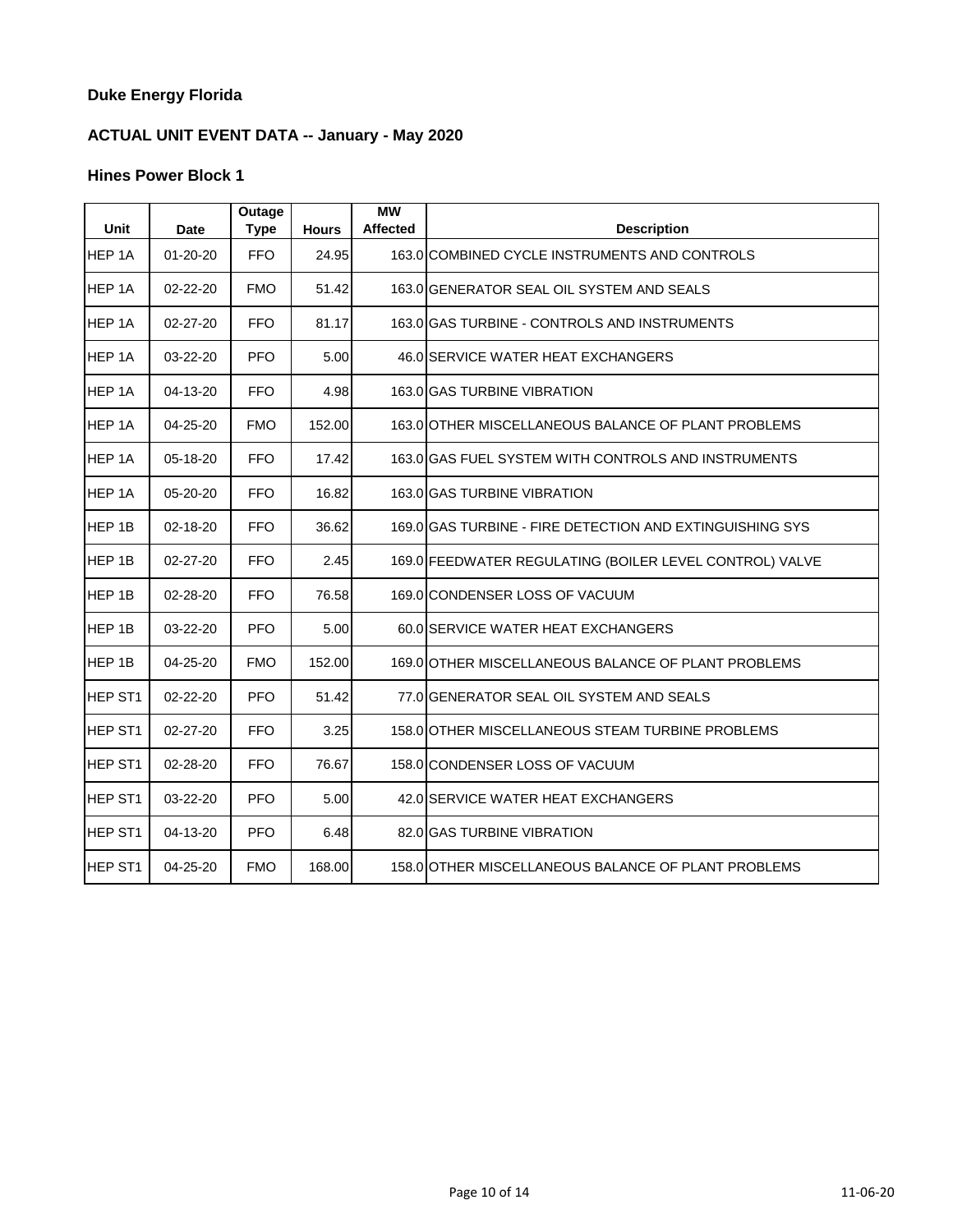# **ACTUAL UNIT EVENT DATA -- January - May 2020**

| <b>Unit</b>         | <b>Date</b> | Outage<br><b>Type</b> | <b>Hours</b> | <b>MW</b><br><b>Affected</b> | <b>Description</b>                                       |
|---------------------|-------------|-----------------------|--------------|------------------------------|----------------------------------------------------------|
| HEP <sub>2A</sub>   | 02-04-20    | <b>FFO</b>            | 17.70        |                              | 172.0 BLADE PATH TEMPERATURE SPREAD                      |
| HEP <sub>2A</sub>   | 02-14-20    | <b>FMO</b>            | 20.68        |                              | 172.0 FEEDWATER REGULATING (BOILER LEVEL CONTROL) VALVE  |
| HEP 2A              | 02-28-20    | PO                    | 1208.08      |                              | 172.0 GENERAL GAS TURBINE UNIT INSPECTION                |
| HEP <sub>2A</sub>   | 04-19-20    | <b>FFO</b>            | 43.35        |                              | 172.0 GAS FUEL SYSTEM WITH CONTROLS AND INSTRUMENTS      |
| HEP <sub>2A</sub>   | 04-21-20    | <b>PFO</b>            | 26.82        |                              | 152.0 OTHER COMPRESSOR PROBLEMS                          |
| HEP <sub>2A</sub>   | 04-22-20    | <b>PFO</b>            | 218.90       |                              | 152.0 OTHER COMPRESSOR PROBLEMS                          |
| HEP <sub>2A</sub>   | 05-05-20    | <b>FMO</b>            | 221.00       |                              | 172.0 GAS TURBINE VIBRATION                              |
| HEP 2B              | 02-25-20    | <b>FFO</b>            | 3.23         |                              | 175.0 TRANSMISSION SYSTEM PROBLEMS OTHER THAN CATASTROPH |
| HEP 2B              | 02-28-20    | PO                    | 1207.72      |                              | 175.0 GENERAL GAS TURBINE UNIT INSPECTION                |
| HEP <sub>2B</sub>   | 04-19-20    | <b>PMO</b>            | 4.17         |                              | 65.0 GAS FUEL SYSTEM WITH CONTROLS AND INSTRUMENTS       |
| HEP 2B              | 04-21-20    | <b>FFO</b>            | 12.18        |                              | 175.0 OTHER EXCITER PROBLEMS                             |
| HEP <sub>2B</sub>   | 05-23-20    | <b>FMO</b>            | 79.02        |                              | 175.0 GAS TURBINE VIBRATION                              |
| HEP 2B              | 05-26-20    | <b>FFO</b>            | 4.13         |                              | 175.0 HP STARTUP BYPASS INSTRUMENTATION AND CONTROLS     |
| HEP 2B              | 05-26-20    | <b>FFO</b>            | 23.67        |                              | 175.0 GENERATOR VOLTAGE CONTROL                          |
| HEP 2B              | 05-28-20    | <b>FFO</b>            | 50.62        |                              | 175.0 GENERATOR VOLTAGE CONTROL                          |
| HEP ST <sub>2</sub> | 02-28-20    | PO                    | 1212.57      |                              | 177.0 GENERAL GAS TURBINE UNIT INSPECTION                |
| HEP ST <sub>2</sub> | 04-19-20    | <b>PFO</b>            | 41.13        |                              | 94.0 OTHER GAS TURBINE FUEL SYSTEM PROBLEMS              |
| HEP ST <sub>2</sub> | 04-21-20    | <b>PFO</b>            | 12.18        |                              | 94.0 OTHER GAS TURBINE FUEL SYSTEM PROBLEMS              |
| HEP ST <sub>2</sub> | 04-21-20    | <b>PFO</b>            | 26.82        |                              | 125.0 OTHER COMPRESSOR PROBLEMS                          |
| HEP ST <sub>2</sub> | 04-22-20    | <b>PFO</b>            | 218.90       |                              | 167.0 OTHER COMPRESSOR PROBLEMS                          |
| HEP ST <sub>2</sub> | 05-26-20    | <b>PFO</b>            | 23.67        |                              | 94.0 GENERATOR VOLTAGE CONTROL                           |
| HEP ST <sub>2</sub> | 05-28-20    | <b>PFO</b>            | 50.62        |                              | 94.0 GENERATOR VOLTAGE CONTROL                           |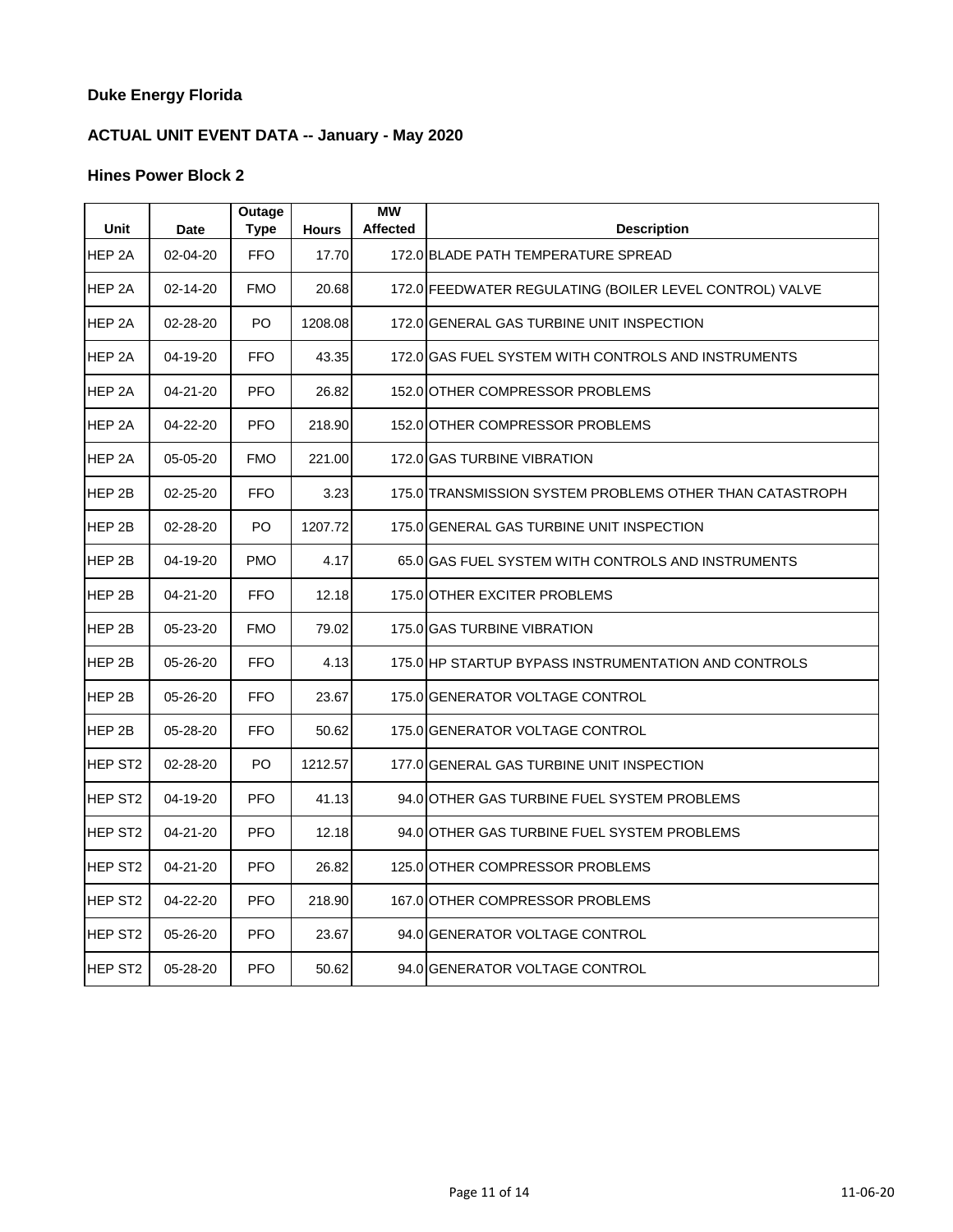# **ACTUAL UNIT EVENT DATA -- January - May 2020**

| Unit                | Date           | Outage<br><b>Type</b> | <b>Hours</b> | <b>MW</b><br><b>Affected</b> | <b>Description</b>                                       |
|---------------------|----------------|-----------------------|--------------|------------------------------|----------------------------------------------------------|
| HEP 3A              | $02 - 11 - 20$ | <b>PFO</b>            | 4.00         |                              | 71.0 OTHER MISCELLANEOUS GENERATOR PROBLEMS              |
| HEP 3A              | $02 - 25 - 20$ | <b>FFO</b>            | 2.85         |                              | 171.0 TRANSMISSION SYSTEM PROBLEMS OTHER THAN CATASTROPH |
| HEP 3A              | $04 - 10 - 20$ | <b>FMO</b>            | 2.50         |                              | 171.0 CIRCULATING WATER SCREENWASH SYSTEM                |
| HEP 3A              | 05-12-20       | <b>FFO</b>            | 142.40       |                              | 171.0 FEEDWATER PUMP                                     |
| HEP 3A              | 05-18-20       | <b>FMO</b>            | 127.28       |                              | 171.0 MAIN TRANSFORMER                                   |
| HEP 3B              | $02 - 11 - 20$ | <b>PFO</b>            | 4.00         |                              | 71.0 OTHER MISCELLANEOUS GENERATOR PROBLEMS              |
| HEP 3B              | $02 - 25 - 20$ | <b>FFO</b>            | 1.72         |                              | 171.0 TRANSMISSION SYSTEM PROBLEMS OTHER THAN CATASTROPH |
| HEP 3B              | 04-10-20       | <b>FMO</b>            | 2.50         |                              | 171.0 CIRCULATING WATER SCREENWASH SYSTEM                |
| HEP 3B              | 05-12-20       | <b>FFO</b>            | 10.05        |                              | 171.0 FEEDWATER PUMP                                     |
| HEP 3B              | $05-18-20$     | <b>FMO</b>            | 103.83       |                              | 171.0 MAIN TRANSFORMER                                   |
| HEP 3B              | $05 - 22 - 20$ | <b>FFO</b>            | 0.75         |                              | 171.0 CONDENSER LOSS OF VACUUM                           |
| <b>HEP ST3</b>      | $02 - 11 - 20$ | <b>PFO</b>            | 4.00         |                              | 43.0 OTHER MISCELLANEOUS GENERATOR PROBLEMS              |
| <b>HEP ST3</b>      | $02 - 25 - 20$ | <b>FFO</b>            | 3.92         |                              | 173.0 TRANSMISSION SYSTEM PROBLEMS OTHER THAN CATASTROPH |
| HEP ST <sub>3</sub> | $04 - 10 - 20$ | <b>FMO</b>            | 2.50         |                              | 173.0 CIRCULATING WATER SCREENWASH SYSTEM                |
| HEP ST <sub>3</sub> | 05-12-20       | <b>FFO</b>            | 12.03        |                              | 173.0 FEEDWATER PUMP                                     |
| <b>HEP ST3</b>      | 05-18-20       | <b>FMO</b>            | 108.38       |                              | 173.0 MAIN TRANSFORMER                                   |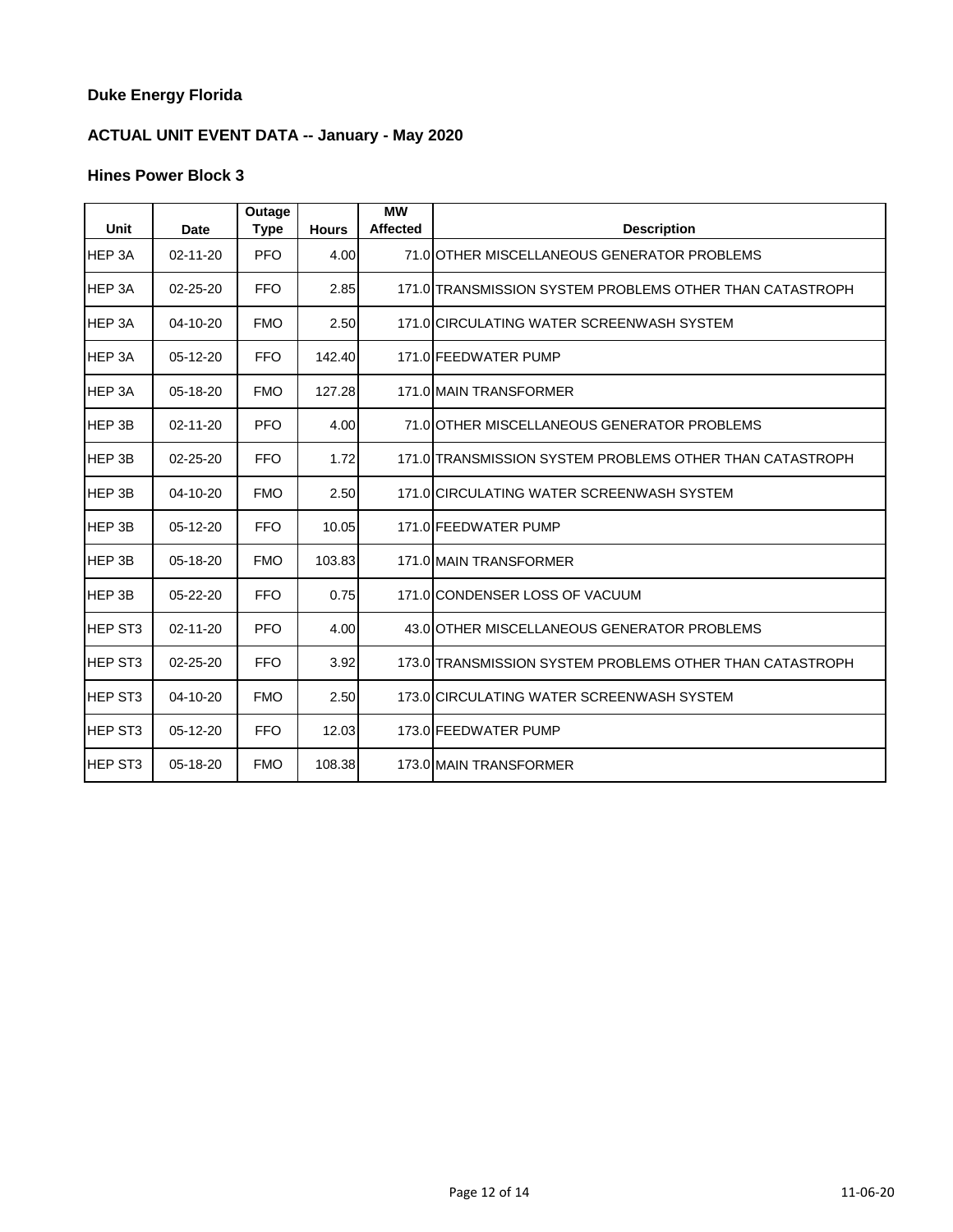# **ACTUAL UNIT EVENT DATA -- January - May 2020**

| Unit    | Date           | Outage<br><b>Type</b> | <b>Hours</b> | <b>MW</b><br><b>Affected</b> | <b>Description</b>                                  |
|---------|----------------|-----------------------|--------------|------------------------------|-----------------------------------------------------|
| HEP 4A  | $01 - 25 - 20$ | <b>FFO</b>            | 16.85        |                              | 173.0 GAS TURBINE COMPRESSOR - BLEED VALVES         |
| HEP 4A  | 03-03-20       | <b>FFO</b>            | 5.88         |                              | 173.0 OPERATOR ERROR                                |
| HEP 4A  | 03-03-20       | <b>FFO</b>            | 2.40         |                              | 173.0 OPERATOR ERROR                                |
| HEP 4A  | 03-04-20       | <b>FFO</b>            | 1.48         |                              | 173.0 OTHER TURBINE INSTRUMENT AND CONTROL PROBLEMS |
| HEP 4A  | 03-04-20       | <b>FFO</b>            | 11.23        |                              | 173.0 OTHER MISCELLANEOUS BALANCE OF PLANT PROBLEMS |
| HEP 4A  | 03-04-20       | <b>FFO</b>            | 4.13         |                              | 173.0 OTHER TURBINE INSTRUMENT AND CONTROL PROBLEMS |
| HEP 4A  | 03-04-20       | <b>FFO</b>            | 11.68        |                              | 173.0 OTHER TURBINE INSTRUMENT AND CONTROL PROBLEMS |
| HEP 4A  | 03-22-20       | PFO.                  | 3.00         |                              | 80.0 SERVICE WATER HEAT EXCHANGERS                  |
| HEP 4A  | 03-29-20       | <b>FFO</b>            | 1.63         |                              | 173.0 GAS TURBINE CONTROL SYSTEM - LOGIC PROBLEMS   |
| HEP 4A  | 04-02-20       | <b>FFO</b>            | 37.87        |                              | 173.0 TURBINE MAIN STOP VALVES                      |
| HEP 4A  | 04-12-20       | <b>FFO</b>            | 4.50         |                              | 173.0 OTHER MISCELLANEOUS BALANCE OF PLANT PROBLEMS |
| HEP 4A  | 05-29-20       | <b>PPO</b>            | 9.00         |                              | 78.0 CONDENSER TUBE SHEET FOULING                   |
| HEP 4B  | 03-03-20       | <b>FFO</b>            | 14.60        |                              | 172.0 OPERATOR ERROR                                |
| HEP 4B  | 03-04-20       | <b>FFO</b>            | 9.30         |                              | 172.0 OTHER TURBINE INSTRUMENT AND CONTROL PROBLEMS |
| HEP 4B  | 03-04-20       | FFO.                  | 22.85        |                              | 172.0 OTHER TURBINE INSTRUMENT AND CONTROL PROBLEMS |
| HEP 4B  | 03-22-20       | <b>PFO</b>            | 3.00         |                              | 79.0 SERVICE WATER HEAT EXCHANGERS                  |
| HEP 4B  | 04-02-20       | <b>FFO</b>            | 37.30        |                              | 172.0 TURBINE MAIN STOP VALVES                      |
| HEP 4B  | 04-12-20       | <b>FFO</b>            | 8.53         |                              | 172.0 OTHER MISCELLANEOUS BALANCE OF PLANT PROBLEMS |
| HEP 4B  | 04-13-20       | <b>FFO</b>            | 1.13         |                              | 172.0 FEEDWATER PUMP                                |
| HEP 4B  | 05-29-20       | PPO.                  | 9.00         |                              | 77.0 CONDENSER TUBE SHEET FOULING                   |
| HEP ST4 | 01-25-20       | <b>PFO</b>            | 16.85        |                              | 78.0 GAS TURBINE COMPRESSOR - BLEED VALVES          |
| HEP ST4 | 03-03-20       | <b>FFO</b>            | 7.77         |                              | 171.0 TURBINE TRIP DEVICES (INCLUDING INSTRUMENTS)  |
| HEP ST4 | 03-03-20       | <b>FFO</b>            | 3.13         |                              | 171.0 OPERATOR ERROR                                |
| HEP ST4 | 03-04-20       | FFO.                  | 2.32         |                              | 171.0 OTHER TURBINE INSTRUMENT AND CONTROL PROBLEMS |
| HEP ST4 | 03-04-20       | <b>FFO</b>            | 7.97         |                              | 171.0 OTHER MISCELLANEOUS BALANCE OF PLANT PROBLEMS |
| HEP ST4 | 03-04-20       | <b>FFO</b>            | 6.23         |                              | 171.0 OTHER TURBINE INSTRUMENT AND CONTROL PROBLEMS |
| HEP ST4 | 03-04-20       | <b>FFO</b>            | 12.50        |                              | 171.0 OTHER TURBINE INSTRUMENT AND CONTROL PROBLEMS |